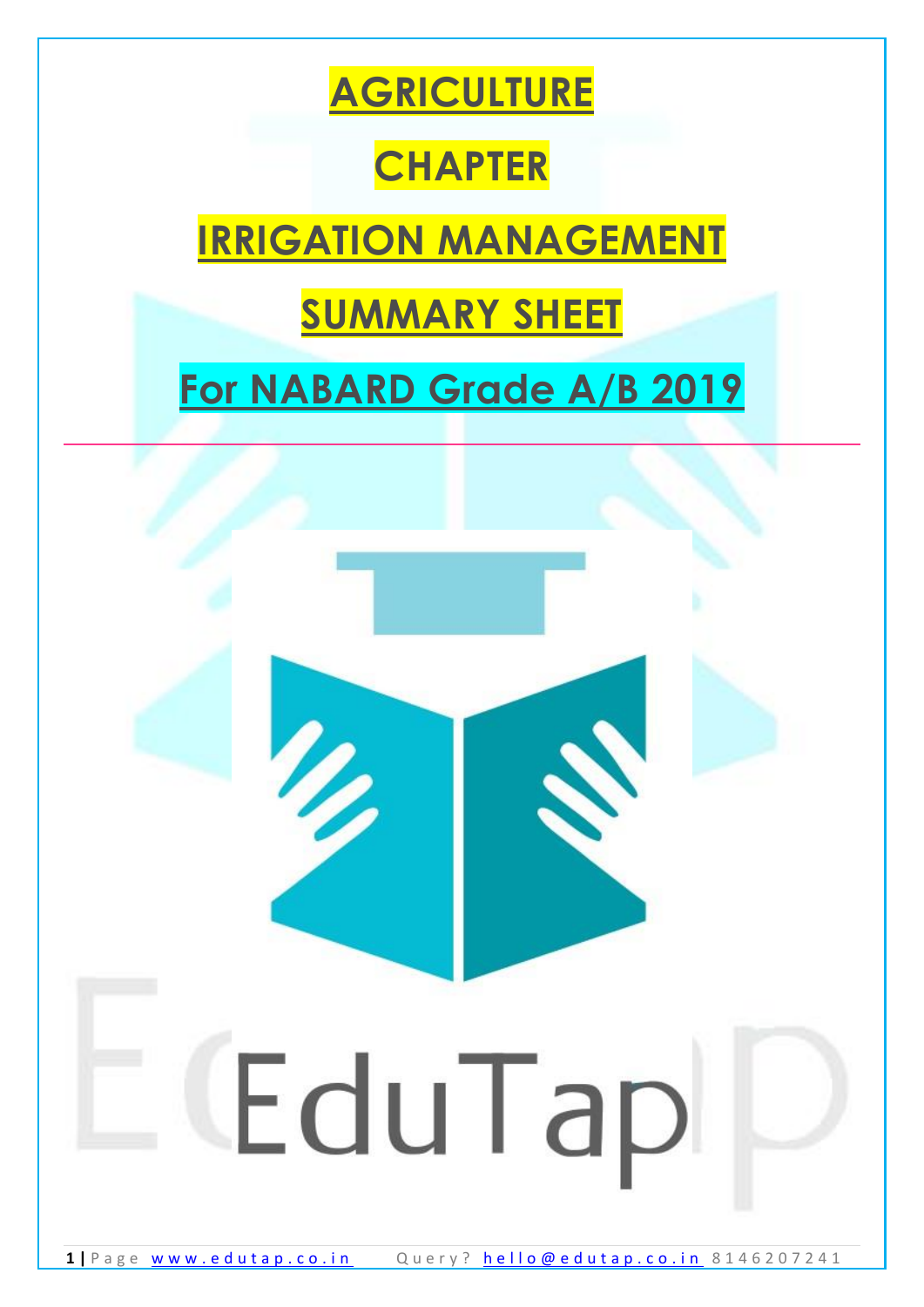| <b>Contents</b> |  |
|-----------------|--|
| 1               |  |
| $\overline{2}$  |  |
| 2.1<br>2.2      |  |
|                 |  |
| 2.3             |  |
| 2.4             |  |
| $\overline{3}$  |  |
| 3.1             |  |
| 3.2             |  |
| 4               |  |
| 5               |  |
| 6               |  |
| 7               |  |
| 8               |  |
| 8.1             |  |
| 9               |  |
| 9.1             |  |
| 9.2             |  |
| 9.3             |  |
| 9.4             |  |
| 9.5             |  |
| 9.6             |  |
| 9.7             |  |
| 9.8             |  |
| 9.9             |  |
| 9.10            |  |
| 9.11            |  |
| 9.12            |  |
| 9.13            |  |
| 9.14            |  |
| 9.14.1          |  |
| 9.14.2          |  |
| 9.15            |  |
| 9.16            |  |
| 9.17            |  |
| 9.18            |  |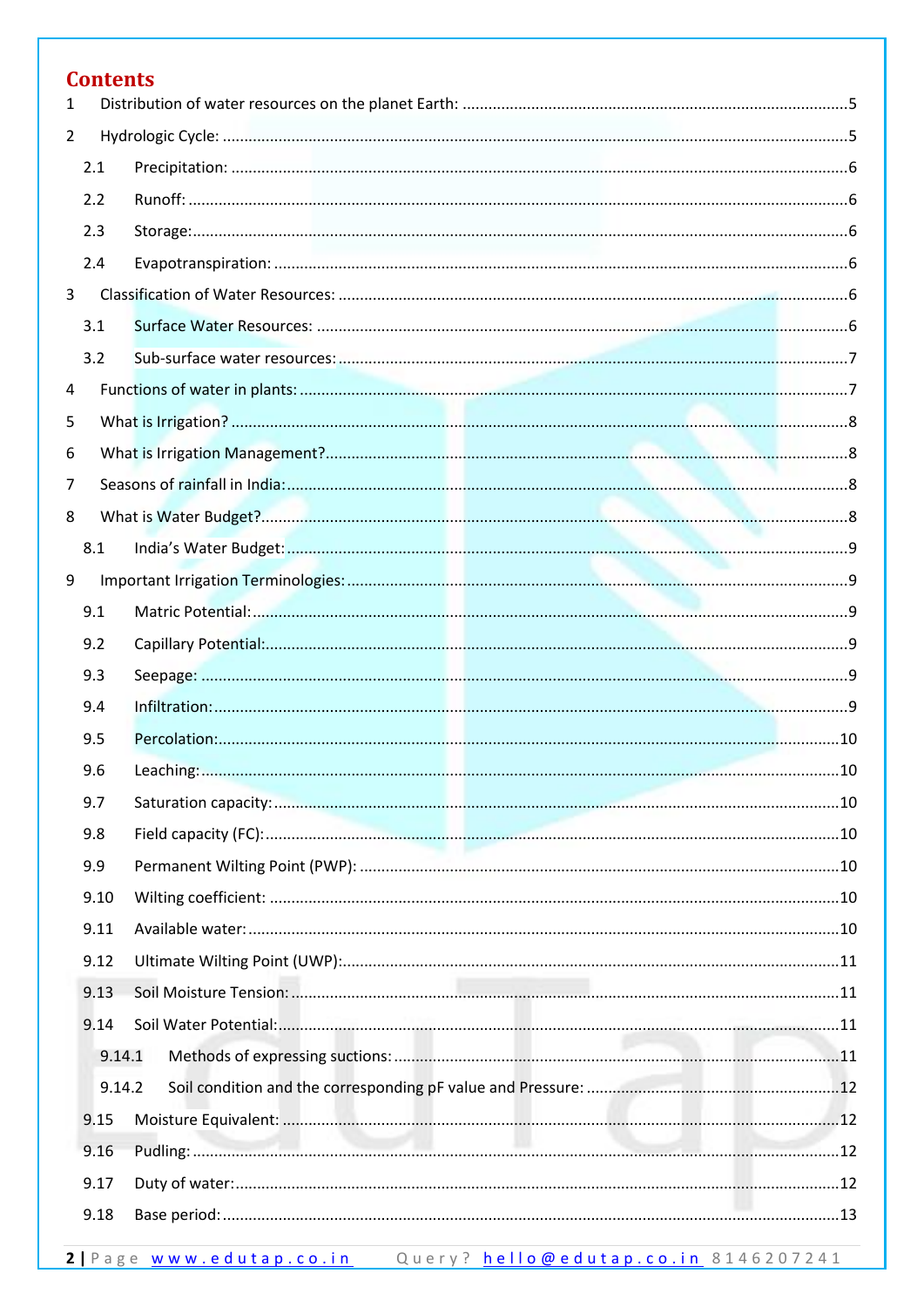| 9.19 |        |  |
|------|--------|--|
| 9.20 |        |  |
| 9.21 |        |  |
| 9.22 |        |  |
| 9.23 |        |  |
| 10   |        |  |
| 11   |        |  |
| 11.1 |        |  |
|      | 11.1.1 |  |
|      | 11.1.2 |  |
|      | 11.1.3 |  |
|      | 11.1.4 |  |
|      | 11.1.5 |  |
| 11.2 |        |  |
| 11.3 |        |  |
|      | 11.3.1 |  |
|      | 11.3.2 |  |
| 12   |        |  |
| 13   |        |  |
| 14   |        |  |
| 15   |        |  |
| 15.1 |        |  |
| 15.2 |        |  |
| 15.3 |        |  |
| 15.4 |        |  |
| 15.5 |        |  |
| 15.6 |        |  |
| 15.7 |        |  |
| 15.8 |        |  |
| 16   |        |  |
| 17   |        |  |
| 17.1 |        |  |
|      | 17.1.1 |  |
|      | 17.1.2 |  |
|      | 17.1.3 |  |
| 17.2 |        |  |
|      | 17.2.1 |  |
|      |        |  |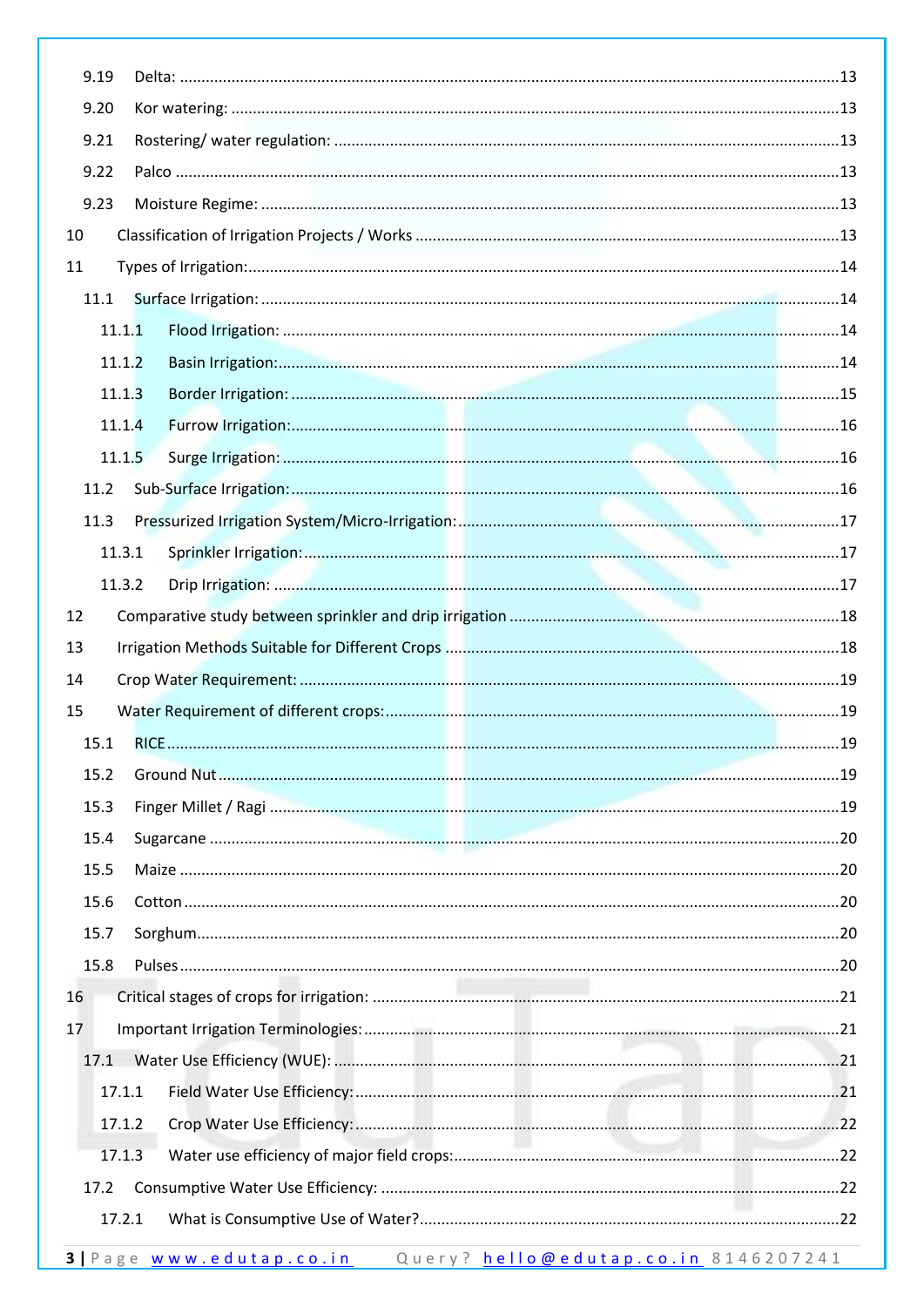| 17.4   |  |
|--------|--|
| 17.5   |  |
| 17.6   |  |
| 18     |  |
| 18.1   |  |
| 18.1.1 |  |
| 18.1.2 |  |
| 18.1.3 |  |
|        |  |

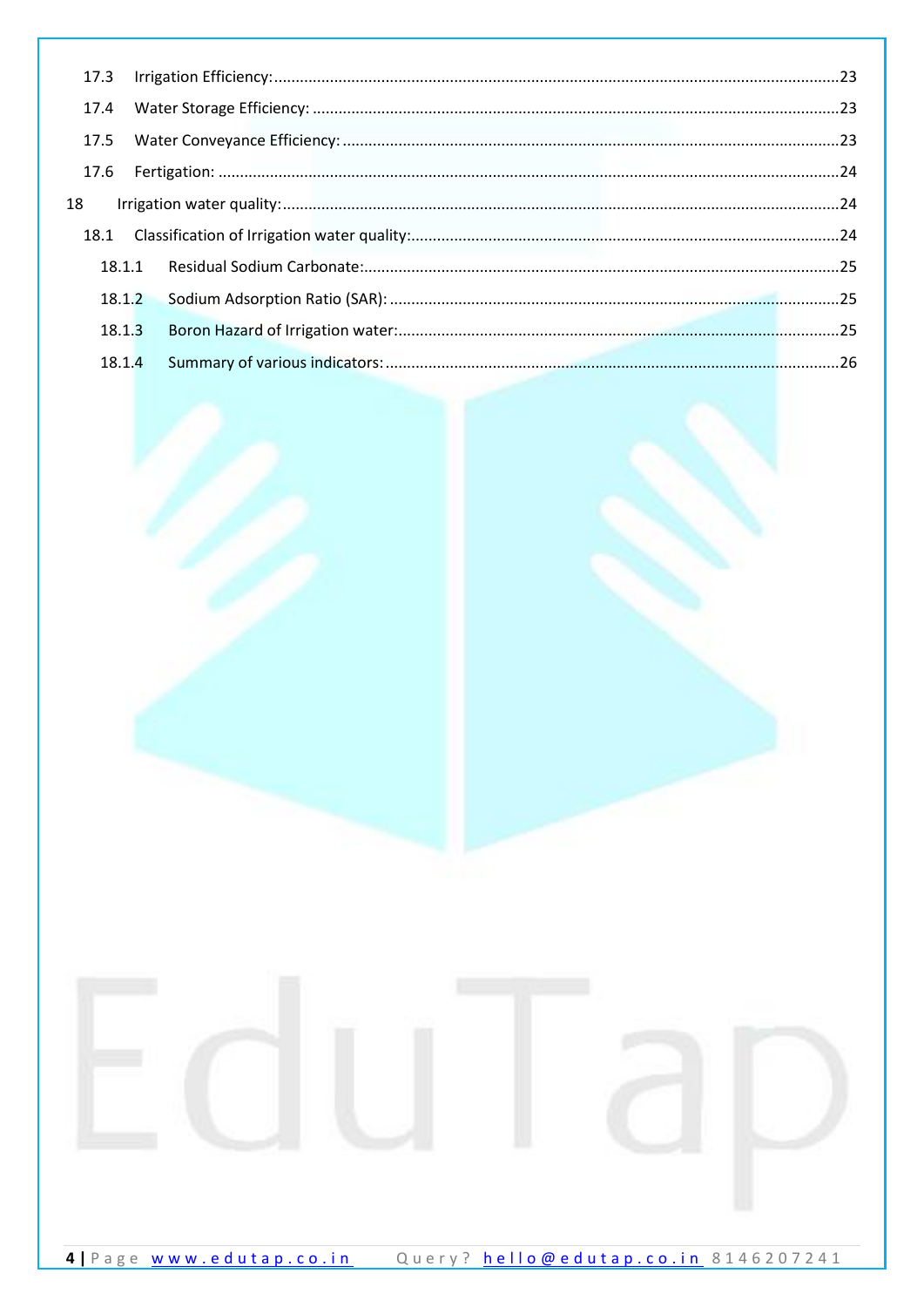## <span id="page-4-0"></span>**1 Distribution of water resources on the planet Earth:**

First, we shall begin this chapter by having an understanding regarding the **distribution of water resources on the planet Earth**: (The figures given below are approximate values)



### *Credit: Timothy Bralower*

Now, let us have a brief look at the **hydrologic cycle:**

## <span id="page-4-1"></span>**2 Hydrologic Cycle:**

The hydrologic cycle consists of **4 key components:**

- ✓ Precipitation
- **Runoff**
- ✓ Storage
- ✓ Evapotranspiration



#### **The 4 stages of Hydrologic cycle:**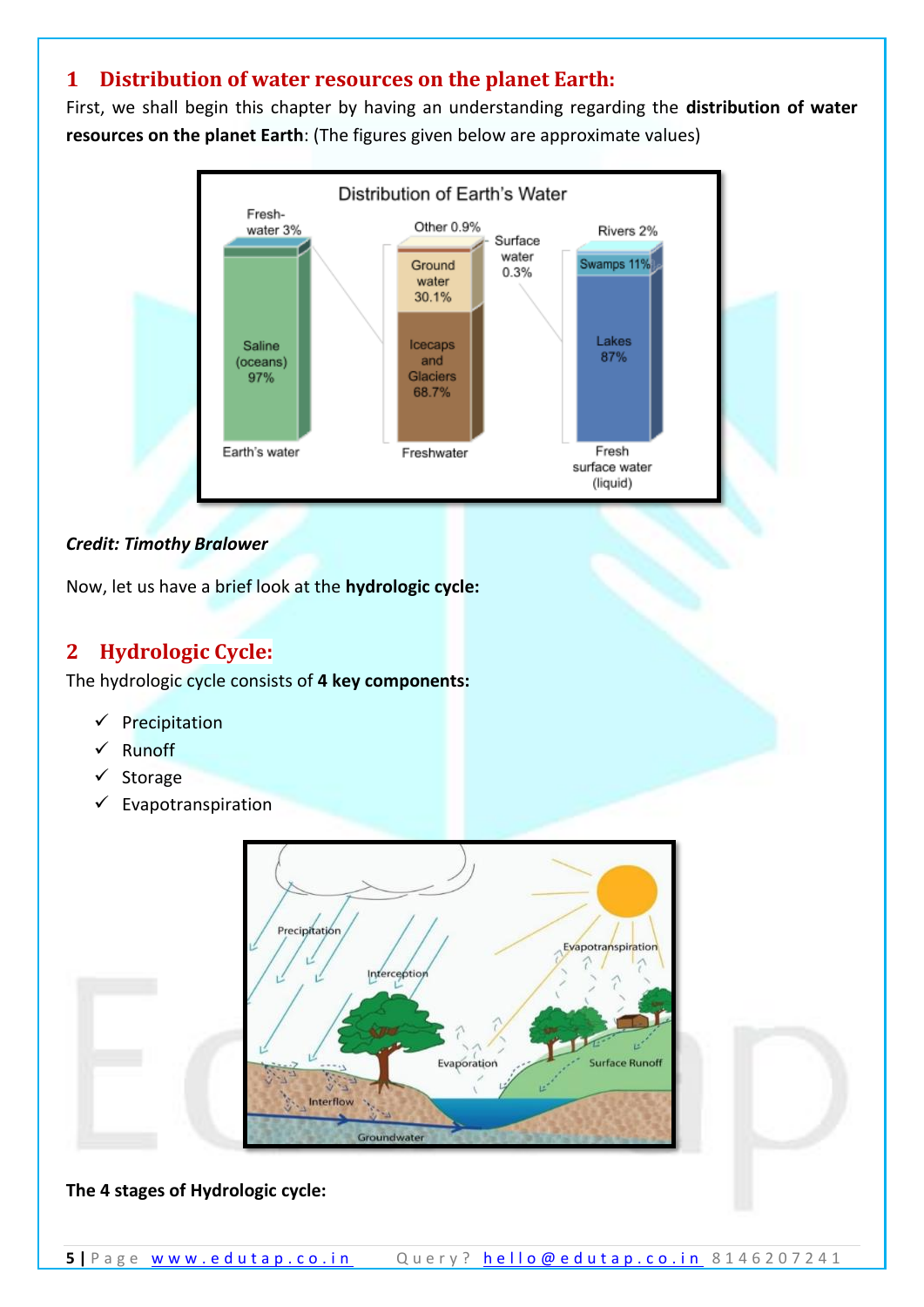### <span id="page-5-0"></span>**2.1 Precipitation:**

- Precipitation occurs when **atmospheric moisture** becomes **too great to remain suspended in clouds.**
- It denotes **all forms of water that reach the earth from the atmosphere**, the usual forms being rainfall, snowfall, hail, frost and dew.
- Once it reaches the earth's surface, precipitation can become surface water runoff, surface water storage, glacial ice, water for plants, groundwater, or may evaporate and return immediately to the atmosphere. Ocean evaporation is the greatest source (about 90%) of precipitation.

### <span id="page-5-1"></span>**2.2 Runoff:**

- Runoff is the water that flows across the land surface after a storm event.
- As the flow bears down, it notches out rills and gullies which combine to form channels. These combine further to form streams and rivers.
- The geographical area which contributes to the flow of a river is called a river or a watershed.

### <span id="page-5-2"></span>**2.3 Storage:**

- **Portion of the precipitation falling on land surface** which **does not flow out** as **runoff** gets **stored as either as surface water bodies** like Lakes, Reservoirs and Wetlands or as **subsurface water body**, usually called **Ground water**.
- Ground water storage is the water infiltrating through the soil cover of a land surface and traveling further to reach the huge body of water underground.
- **The amount of ground water storage is much greater than that of lakes and rivers.**

### <span id="page-5-3"></span>**2.4 Evapotranspiration:**

- Evapotranspiration is actually **the combination of two terms evaporation and transpiration.**
- The first of these, that is, **evaporation is the process of liquid converting into vapour,** through wind action and solar radiation and returning to the atmosphere.
- Evaporation is the cause of loss of water from open bodies of water, such as lakes, rivers, the oceans and the land surface.
- **Transpiration is the process by which water molecules leaves the body of a living plant and escapes to the atmosphere.**
- Evapotranspiration, therefore, includes all evaporation from water and land surfaces, as well as transpiration from plants.

## <span id="page-5-4"></span>**3 Classification of Water Resources:**

The water resources can be divided into **two equal parts**: Surface Water Resources and Sub Surface Water Resources.

### <span id="page-5-5"></span>**3.1 Surface Water Resources:**

• **Surface water** is **water on the surface of the planet** such as in a **river, lake, stream, reservoirs, wetland, or ocean.**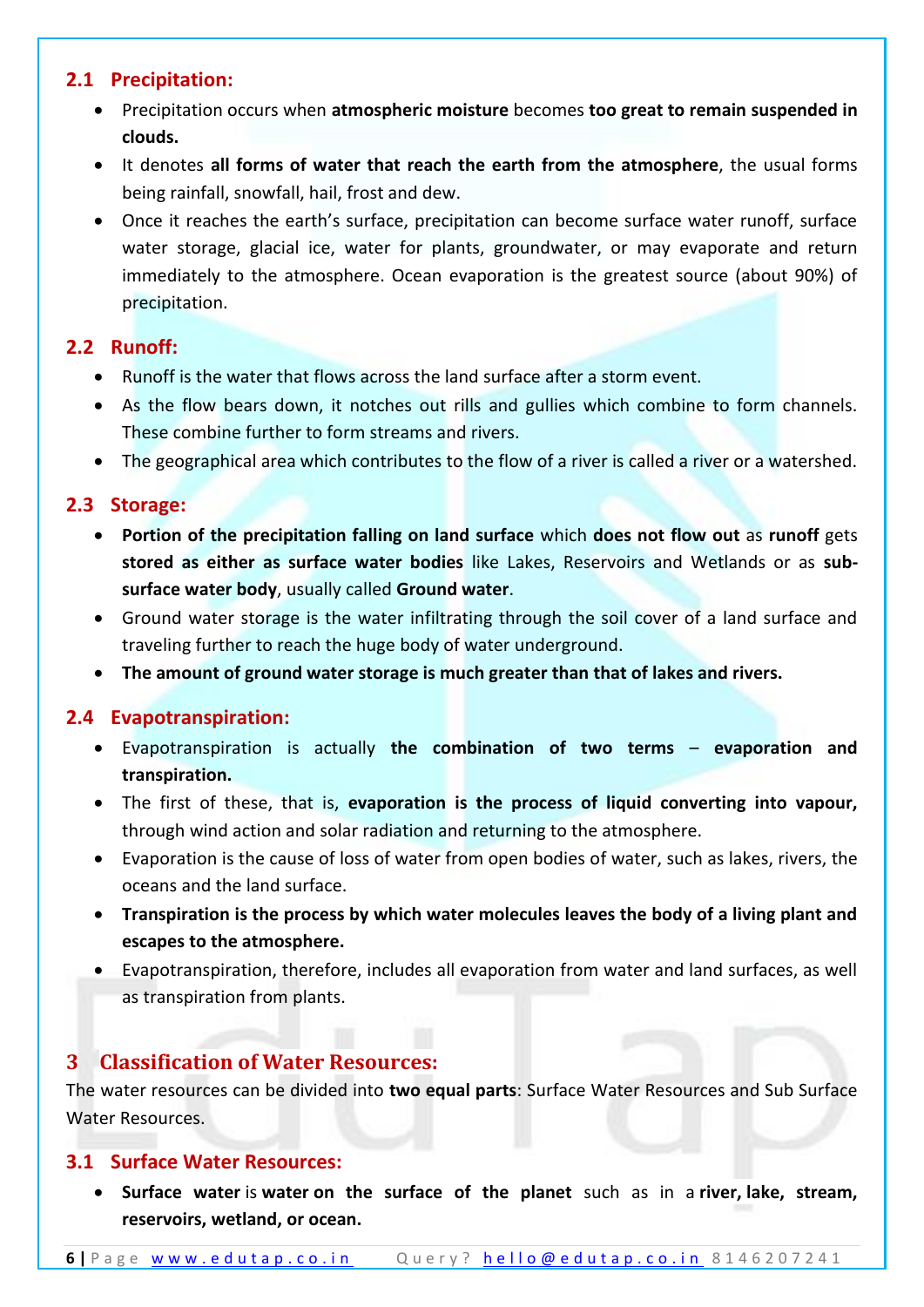- It can be contrasted with groundwater and atmospheric water.
- The main uses of surface water include drinking-water and other public uses, irrigation uses, and for use by the thermoelectric-power industry to cool electricity-generating equipment.

### <span id="page-6-0"></span>**3.2 Sub-surface water resources:**

It includes **groundwater**. Groundwater is an important part of the water cycle.

## <span id="page-6-1"></span>**4 Functions of water in plants:**

The following is the **function of water in plants:**



- 1. Water is **essential for the germination of seeds and growth of plants**.
- 2. Water forms **over 90% of the plant body** by green or fresh weight basis.
- 3. During the process of photosynthesis, plants synthesize carbohydrates from carbon dioxide and water. Therefore, water is one of the essential components for the plant.
- 4. Water acts as a **solvent for fertilizers and other minerals**, which are taken up by the plant roots in the form of solution. Thus, water serves as the medium in which plants absorb soluble nutrients from the soil.
- 5. Water serves as **medium for transport of chemicals to and from cells**.
- 6. Water pressure in plant cells provides the firmness to the plants.
- 7. **Aquatic life is possible in water only**.
- 8. Water helps in the transpiration, which is very essential for maintaining the absorption of nutrient from the soil.
- 9. Water regulates the temperature and cools the plant.

**So we can see how indispensable is water for the plants.**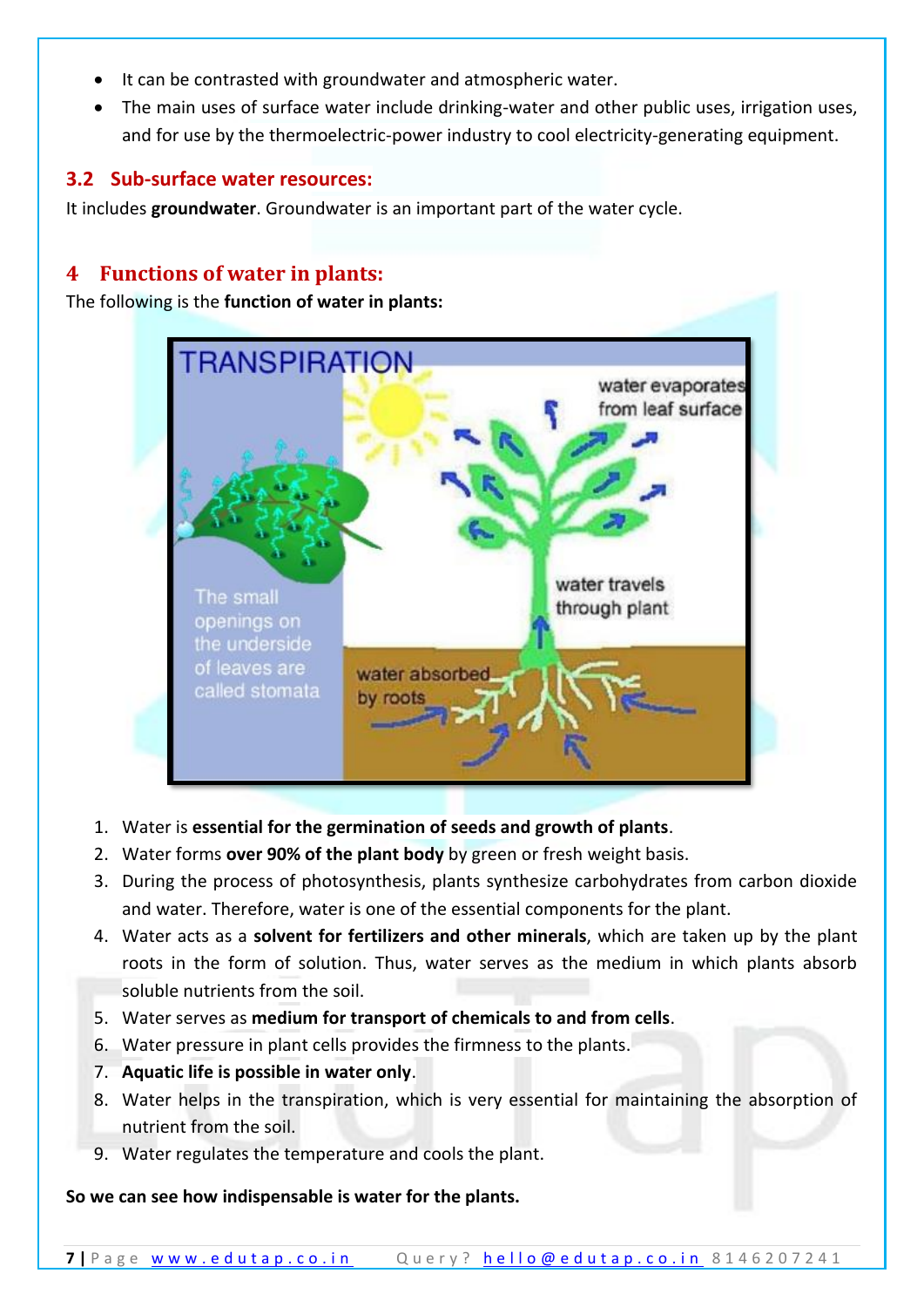The water is applied externally, if availability seems limited through soil, not sufficient to meet the requirement due to drought or excess losses. We call the external application of water to the soil to supplement the requirement as `**Irrigation**'.

## <span id="page-7-0"></span>**5 What is Irrigation?**

Irrigation is defined as the **artificial application of water to the soil for the purpose of crop growth or crop production** in supplement to rainfall and ground water contribution.

## <span id="page-7-1"></span>**6 What is Irrigation Management?**

- Irrigation water management is the **act of timing and regulating irrigation water applications** in a way that will **satisfy the water requirement of the crop** without the waste of water, soil, plant nutrients, or energy.
- It means **applying water according to crop needs** in amounts that can be held in the soil available to crops and at rates consistent with the intake characteristics of the soil and the erosion hazard of the site.

**In order to carry out the Irrigation Management effectively, we have to do a study regarding the following:**

The **physical and chemical properties of soil are:**

- $\checkmark$  Biology of crop plants
- $\checkmark$  Quantity of water available
- $\checkmark$  Time of application of water

<span id="page-7-2"></span>**The management of all the above said factors is known as Irrigation Agronomy.**

## **7 Seasons of rainfall in India:**

| Winter (Cold dry period)                         | January - February |
|--------------------------------------------------|--------------------|
| Summer (Hot weather period)                      | March $-$ May      |
| Kharif (South-West monsoon) *70% of the rainfall | June – September   |
| Rabi (North-East monsoon) *Tamil                 | October – December |
| Nadu receives its 60% of rainfall from NEM       |                    |

**Elaborating further on the amount of water that is available in India, let us have a look at India's** 

**Water Budget:**

## <span id="page-7-3"></span>**8 What is Water Budget?**

• Water budget can be defined as the **relationship between the inflow and outflow** of water through a **specified region or a country.**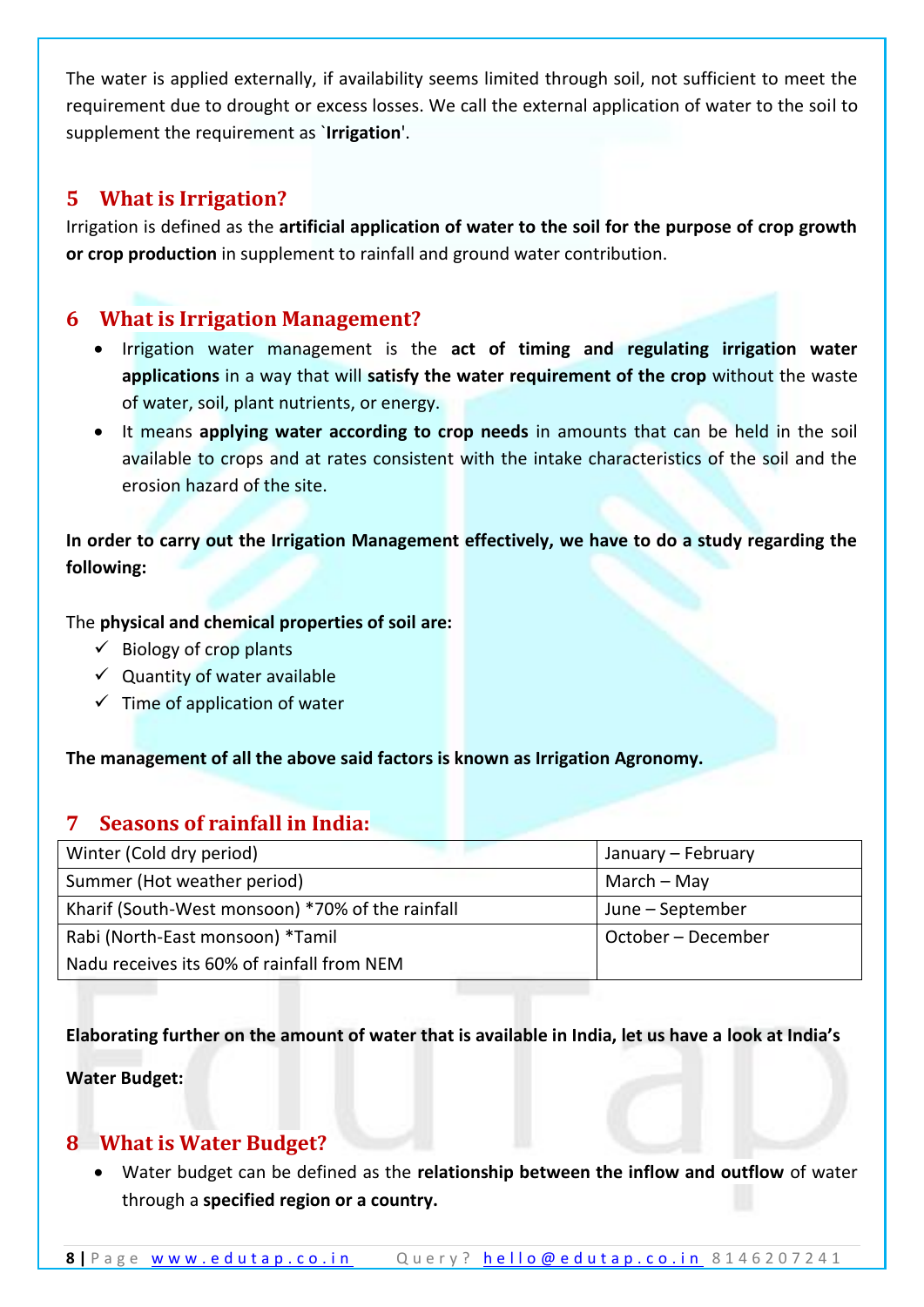• It gives a **comparison between the supply and demand of water**, making it possible to identify periods of excess and deficit precipitation.

| Total geographical area    | 328M.ha.   |                          |
|----------------------------|------------|--------------------------|
|                            |            |                          |
| Average annual rainfall    | 1190mm     |                          |
| In million hectare metre   | 1190 x 328 | 390 M ha m               |
| Contribution from snowfall |            | 8M ham                   |
| <b>TOTAL</b>               |            | 398 (400 M ha m approx.) |

### <span id="page-8-0"></span>**8.1 India's Water Budget:**

- $\checkmark$  The rainfall below 2.5 mm is not considered for water budgeting, since it will immediately evaporate from surface soil without any contribution to surface water or ground water.
- $\checkmark$  There are on an average 130 rainy days in a year in the country out of which the rain during 75 days considered as effective rain. The remaining 55 days are very light and shallow which evaporates immediately without any contribution to surface or ground water recharge.
- $\checkmark$  Considering all these factors it is estimated that out of 400 million hectare meter of annual rainfall 70 million hectare meter is lost to atmosphere through evaporation and transpiration, about 115 million hectare meter flows as surface run-off and remaining 215 million hectare meter soaks or infiltrates into the soil profile.

#### **Total surface run-off has been estimated by Irrigation Commission of India in 1972 as follows:**

| Rain fall contribution                                                      |  | -115 |
|-----------------------------------------------------------------------------|--|------|
| Contribution from outside the country through streams and rivers            |  | 20   |
| Contribution from regeneration from ground water in Stream and rivers<br>45 |  |      |
| Total Surface Run-off                                                       |  | 180  |

## <span id="page-8-1"></span>**9 Important Irrigation Terminologies:**

### <span id="page-8-2"></span>**9.1 Matric Potential:**

The total water potential that is attributed to the solid colloidal matrix of the soil system.

### <span id="page-8-3"></span>**9.2 Capillary Potential:**

The energy with which water is held by soil is defined in terms of capillary potential.

#### <span id="page-8-4"></span>**9.3 Seepage:**

- It is the **horizontal flow of water channel**.
- **Water loss** from the **irrigation channel or canal** is mainly due to seepage.

#### <span id="page-8-5"></span>**9.4 Infiltration:**

- **Entry of water** from the **upper layer of the soil is called infiltration**.
- It occurs in **unsaturated soil.**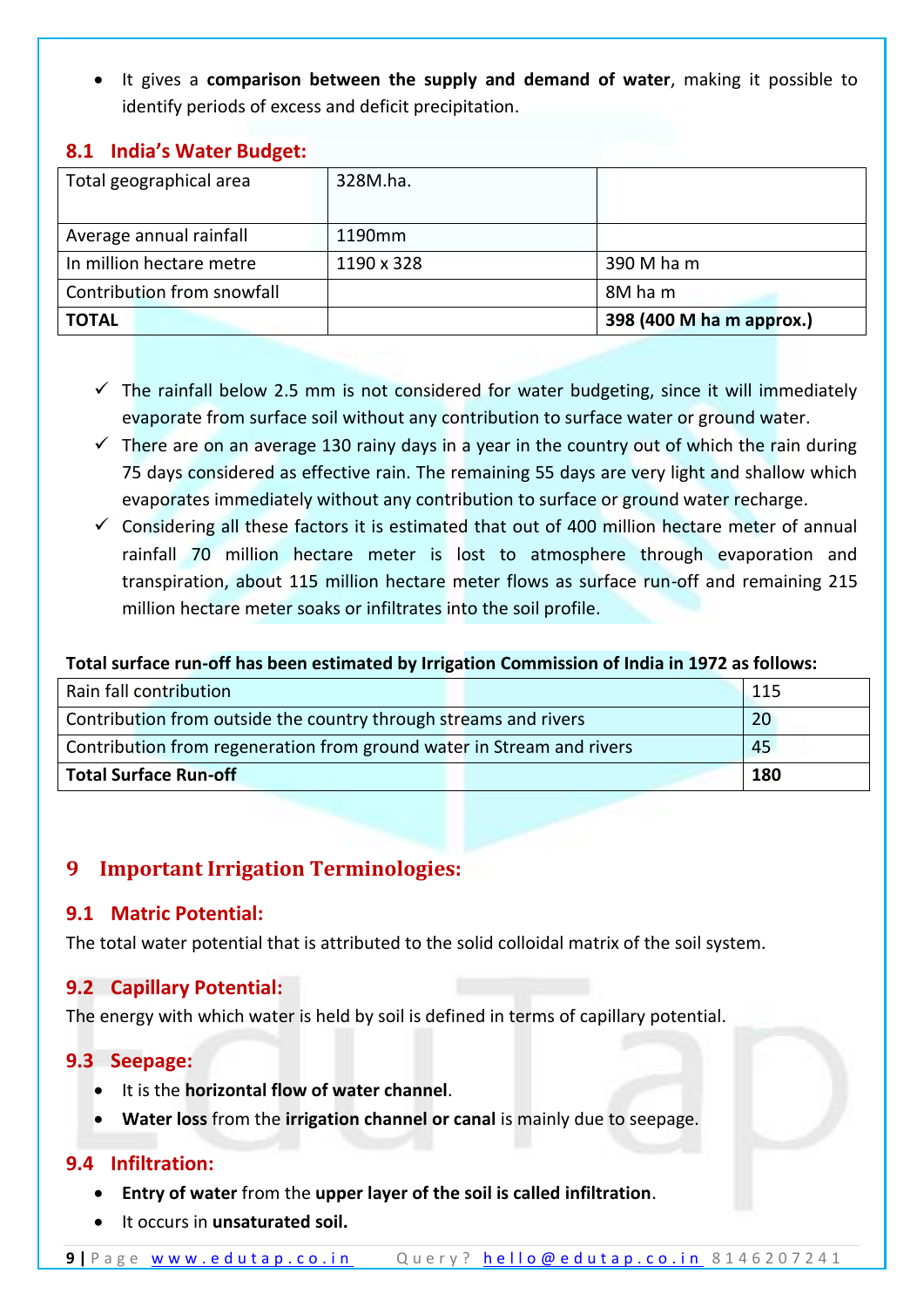• It is a process which is also used to measure the speed with which water enters the soil in case of rain or when water is supplied to the ground through human made means.

### <span id="page-9-0"></span>**9.5 Percolation:**

- Downward movement of water through saturated or nearly saturated soil in response to the gravity or we can put it as the descending motion of infiltered water through soil and rock layers.
- Thus, the Percolation process represents the **flow of water** from **unsaturated zone to the saturated zone.**

#### **Difference between Infiltration and Percolation:**

Infiltration occurs **closer to the surface of the soil**. Infiltration delivers water from the surface into the soil and plant rooting zone while **Percolation moves it through the soil profile** to **replenish ground water supplies** or become part of sub-surface run-off process.

#### <span id="page-9-1"></span>**9.6 Leaching:**

Downward movement of nutrients and salts from the root zone with the water is called leaching.

### <span id="page-9-2"></span>**9.7 Saturation capacity:**

This is the **maximum water holding capacity of the soil** where all the soil pores (Macropores and Micropores) are completely filled with water.

### <span id="page-9-3"></span>**9.8 Field capacity (FC):**

- The soil moisture content after 2-3 days of irrigation and after drainage of gravitational water has become very slow and soil moisture content has become relatively stable.
- At the field capacity, the large pores are filled with air and the micro pores are filled with water.
- It is considered as the **upper limit of water availability to plants**.

### <span id="page-9-4"></span>**9.9 Permanent Wilting Point (PWP):**

- The **concept of PWP was proposed by Briggs and Shantz** in 1912.
- They utilized **dwarf sunflower as an indicator plant**.
- It is the soil moisture content at which plants can no longer obtain enough moisture to meet their requirement and remain wilted unless water is added to the soil.
- It is the **lower limit of available water to the plant.**
- In this case, though the plants are not dead, they are in a permanently wilted condition and would die if water is not added.

### <span id="page-9-5"></span>**9.10 Wilting coefficient:**

The percentage of moisture in root zone at the permanent wilting of plants is called wilting coefficient or critical moisture point.

#### <span id="page-9-6"></span>**9.11 Available water:**

• This concept was given by Veihmayer and Hendrickson in 1981.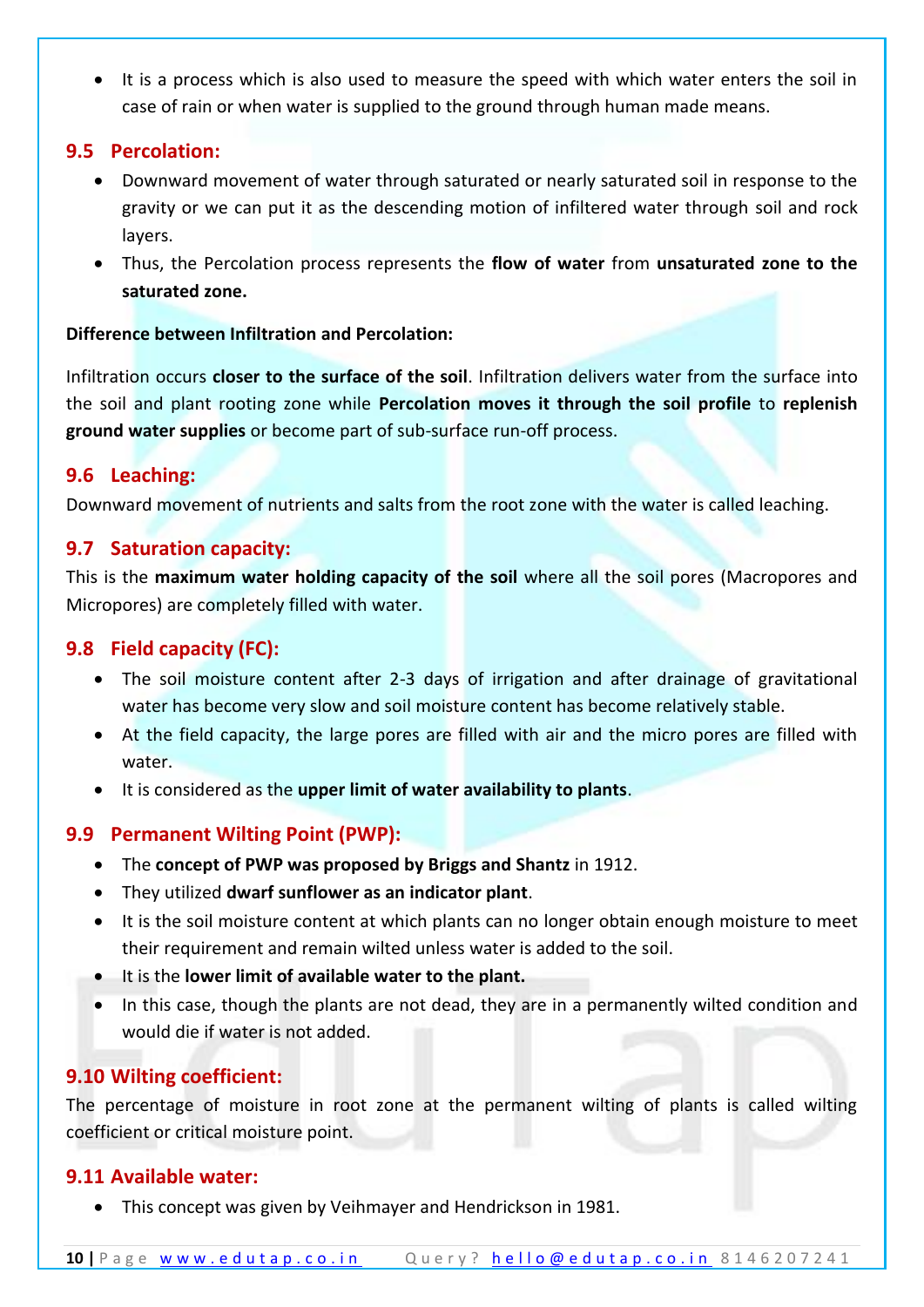- It is the **moisture available for maximum plant use**.
- It is arrived at by subtracting the water at Field Capacity and water at the Permanent Wilting Point (PWP).

### <span id="page-10-0"></span>**9.12 Ultimate Wilting Point (UWP):**

- The moisture content at which the wilting is complete, and the plants die is called UWP.
- At UWP, the soil moisture tension is as high as -60 bars.

### <span id="page-10-1"></span>**9.13 Soil Moisture Tension:**

Soil moisture tension is a **measure of the tenacity with which water is retained in the soil** and shows the **force per unit area that must be exerted to remove water from a soil**.

### <span id="page-10-2"></span>**9.14 Soil Water Potential:**

- An **indication** of the tendency of **soil water to move** is expressed by the soil water potential (*Ψ*).
- *Ψ* is defined as the **work water can do as it moves from its present state** to the **reference state**. The **reference state** is the **energy of a pool of pure water** at an elevation defined to be **zero**.

**There are three important factors affecting total soil water potential:**

This includes soil water potentials of *Ψ<sup>g</sup>* Gravitational *Ψo*Osmotic *Ψ<sup>m</sup>* Matric

The general relationship between total soil water potential (*Ψt*) and the various factors is expressed as

### $\Psi_t = \Psi_a + \Psi_a + \Psi_m$

**Note**: Matric and Osmotic potentials are negative and reduce the free energy level of the soil water. These negative potentials are referred as suction or tension. The force of gravity is always positive.

## <span id="page-10-3"></span>**9.14.1 Methods of expressing suctions:**

There are **two units to express differences in energy levels of water:**

#### **pF Scale:**

The concept of the pF curve for expressing the relation between the amount of water in a soil and the force with which it is held there was introduced by **Schofield.**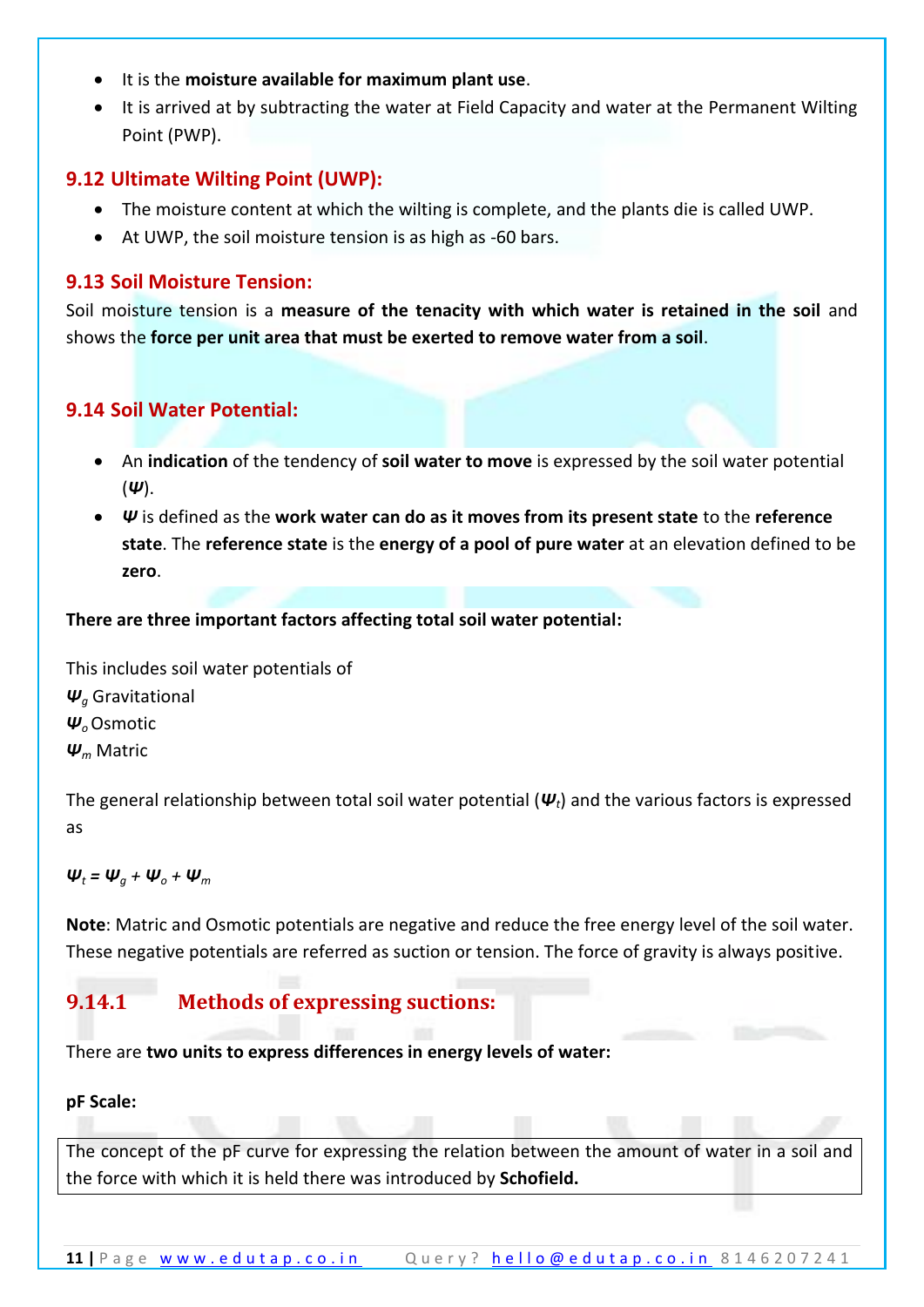- The **free energy** is measured in terms of the **height of a column of water** required to **produce necessary suction** or pressure difference at a particular soil moisture level.
- The pF, therefore, represents the **logarithm of the height of water column (cm)** to give the necessary suction.

#### **Atmospheric pressure or Bars:**

- It is another common mean of expressing suction.
- Atmosphere is the average air pressure at sea level.
- If the suction is very low as occurs in the case of a wet soil containing the maximum amount of water that it can hold, the pressure difference is of the order of about 0.01 atmospheres or 1 PF equivalent to a column of water 10 cm in height.

## <span id="page-11-0"></span>**9.14.2 Soil condition and the corresponding pF value and Pressure:**

**The tabular column below gives the list of soil condition and the corresponding pF values and Pressure (atm/bars):**

| <b>Soil Condition</b>                         |  | pF values | <b>Pressure (atm/bars)</b> |
|-----------------------------------------------|--|-----------|----------------------------|
| Saturated Soil (filled with water completely) |  | 0         | 0.001                      |
| <b>Field Capacity</b>                         |  | 2.53      | 1/3                        |
| <b>Permanent Wilting Point (PWP)</b>          |  | 4.18      | 15                         |
| <b>Hygroscopic point</b>                      |  | 4.50      | 31                         |
| <b>Oven Dry Soil</b>                          |  | 7.0       | 10000                      |

#### <span id="page-11-1"></span>**9.15 Moisture Equivalent:**

Moisture equivalent is defined as the **amount of water retained by a sample of initially saturated soil material after being subjected to a centrifugal force of 1000 times** that of gravity for a definite period of time, usually half an hour.

#### <span id="page-11-2"></span>**9.16 Pudling:**

Irrigation before sowing of crops to reduce percolation of water

#### <span id="page-11-3"></span>**9.17 Duty of water:**

Volume or **quantity of water** required for **irrigation** to **bring a crop to maturity**.

Duty of water= 8.64 \* Base period/Delta

#### **Gross Duty of Water:**

Area commanded by the flow of water as measured at the source of supply; It includes wastage in channel in addition to what is used for measuring crops.

#### **Net Duty of Water:**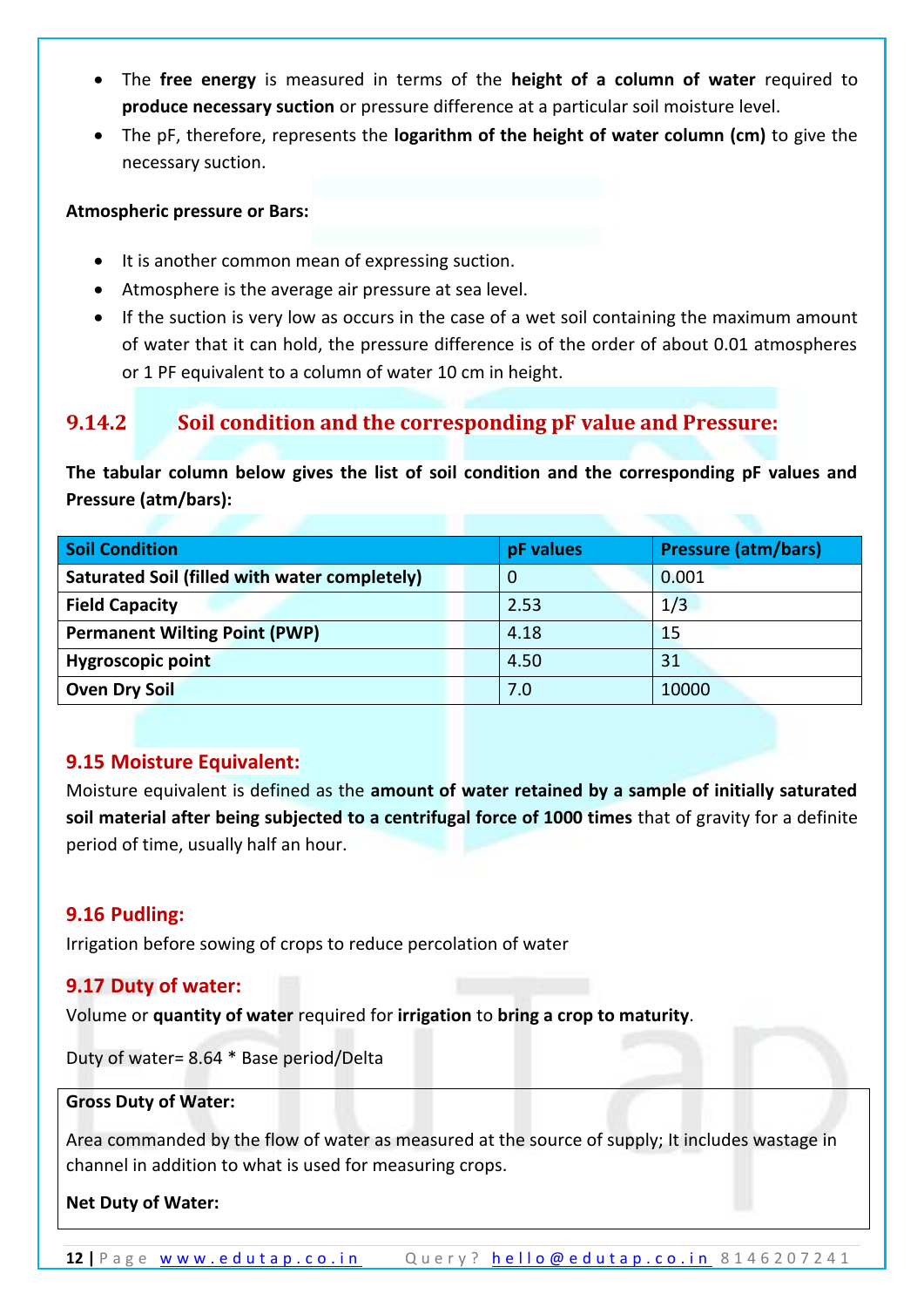Area commanded by water delivered at field. It includes the losses of water in the field.

**The difference between gross and net duty of water gives efficiency of distributaries.**

#### <span id="page-12-0"></span>**9.18 Base period:**

The period (days) during which irrigation water is supplied to the crop.

### <span id="page-12-1"></span>**9.19 Delta:**

Delta is the total depth of water (cm) required by a crop during its duration in the field.

### <span id="page-12-2"></span>**9.20 Kor watering:**

Crop water requirement is nor uniform all through base period. The first watering is known as Kor watering.

### <span id="page-12-3"></span>**9.21 Rostering/ water regulation:**

The process of distribution of irrigation water.

#### <span id="page-12-4"></span>**9.22 Palco**

Palco is the **first irrigation before sowing the crop** for **seed germination** and seedling establishment.

### <span id="page-12-5"></span>**9.23 Moisture Regime:**

<span id="page-12-6"></span>The percentage of moisture in the soil at atmospheric pressure is known as moisture regime.

### **10 Classification of Irrigation Projects / Works**

| <b>Major</b> | more than 50 million Rupees: It covers cultural command area of more than 10,000                   |
|--------------|----------------------------------------------------------------------------------------------------|
|              | hectares                                                                                           |
|              | <b>Medium</b> 2.5 million to 50 million Rupees: It covers cultural command area of $2000 - 10,000$ |
|              | hectares                                                                                           |
| <b>Minor</b> | less than 2.5 million Rupees: It covers cultural command area of 2,000 hectares.                   |

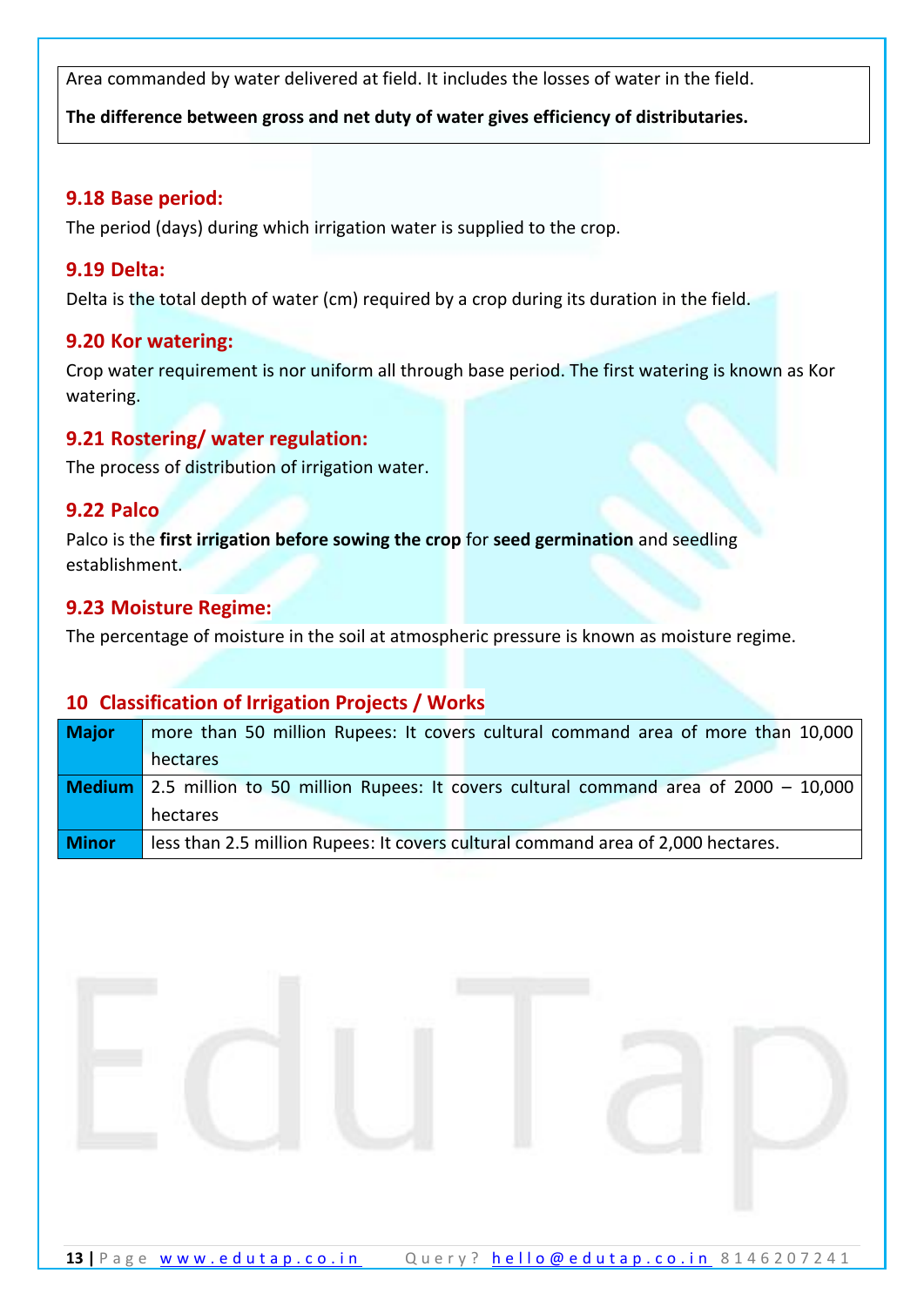<span id="page-13-0"></span>

## <span id="page-13-1"></span>**11.1 Surface Irrigation:**

The following methods are used under Surface Irrigation:

### <span id="page-13-2"></span>**11.1.1Flood Irrigation:**



- Used for **lowland rice and other crops**.
- Water is allowed from the channel into the field without much control on either side of the flow.
- It covers the **entire field and move almost unguided.**
- <span id="page-13-3"></span>• The height of bunds around the field should be 15 cm for effective use of rainfall.

## **11.1.2 Basin Irrigation:**

- Basins are **flat areas of land surrounded by low bunds.**
- The **bunds prevent the water** from flowing to the adjacent fields.
- The basins are filled to desired depth and the water is retained until it infiltrates into the soil. Water may be maintained for considerable periods of time.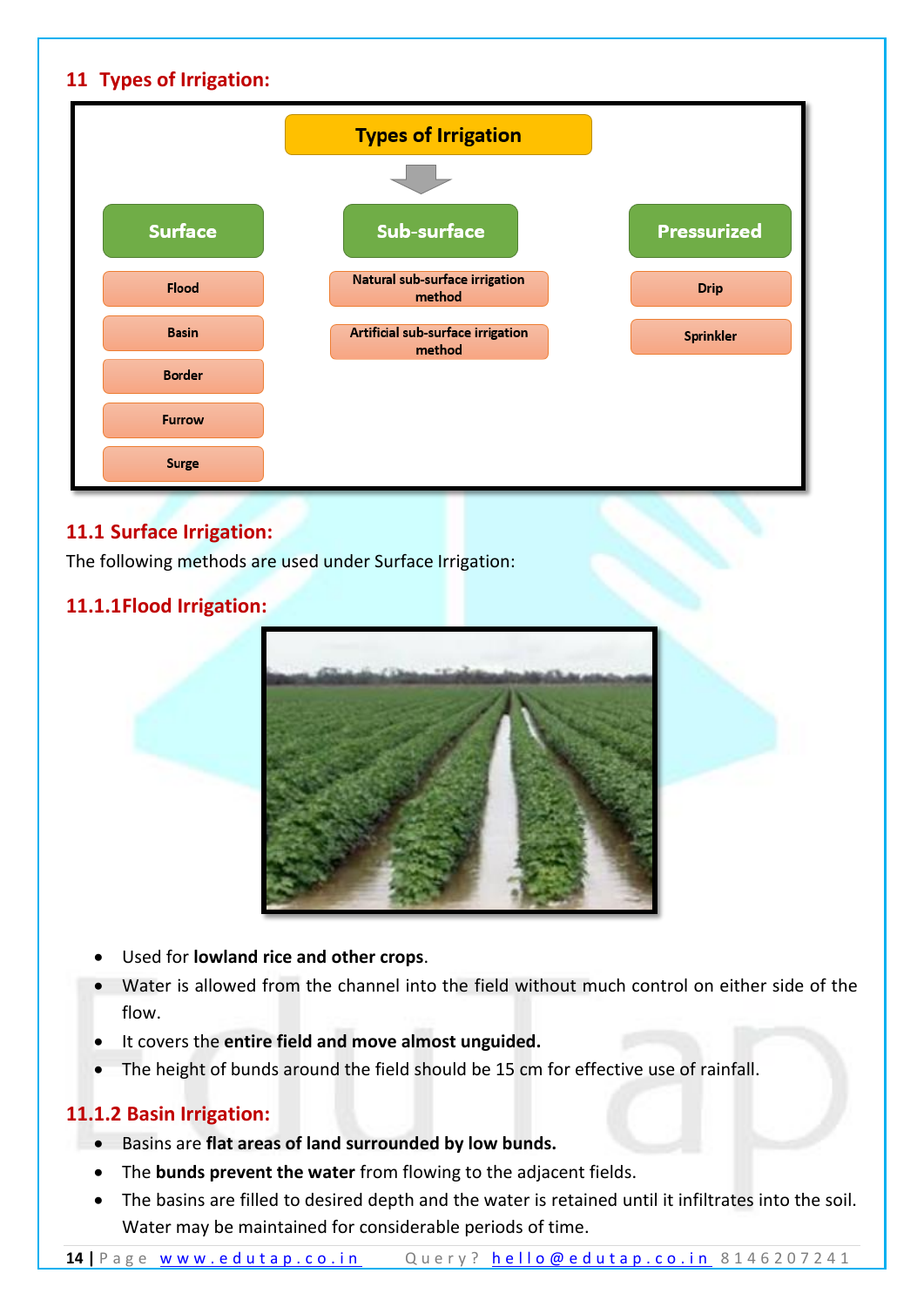#### **Basin method may be divided into two types: Check Basin method and Ring Basin method.**

#### **Check Basin method:**

- In this method, **the land to be irrigated is divided into small plots or basins** surrounded by checks, levees (low bunds).
- **Each plot or basin** has a **nearly level surface**. The irrigation water is **applied by filling the plots with water up to the desired depth** without overtopping the levees and the water retained there is allowed to infiltrate into the soil. The levees may be constructed for temporary use or may be semi-permanent for repeated use as for paddy cultivation. The size of the levees depends on the depths of water to be impounded as on the stability of the soil when wet.
- **Basin irrigation is suitable for many field crops**. Paddy rice grows best when its roots are submerged in water and so basin irrigation is the best method for use with the crop. Also it is suitable for closely spaced crops like maize, pearl millet, groundnut etc.
- **Not suitable for crops which are sensitive to wet soil conditions around the stem.**

#### **Ring Basin method of Irrigation**

- The other form of basin irrigation is the ring basin method which is used for **growing trees in orchards**.
- In this method, generally for each tree, a separate basin is made which is usually circular in shape.
- Sometimes, basin sizes are made larger to include two more trees in one basin.
- Water to the basins is supplied from a supply channel through small field channels.

### <span id="page-14-0"></span>**11.1.3Border Irrigation:**

- The land is **divided into number of long parallel strips called borders**.
- These borders are **separated by low ridges**.
- The border strip has a **uniform gentle slope in the direction of irrigation**.

#### **Suitability:**

- To soils having **moderately low to moderately high infiltration rates**. It is **not used in coarse sandy soils that have very high infiltration rates** and also in heavy soils having very low infiltration rate.
- **Suitable to irrigate all close growing crops like wheat, barley, fodder crops and legumes and not suitable for rice.**

**Width of border strip**: It varies from 3-15 m. Border length varies according to topography i.e Slope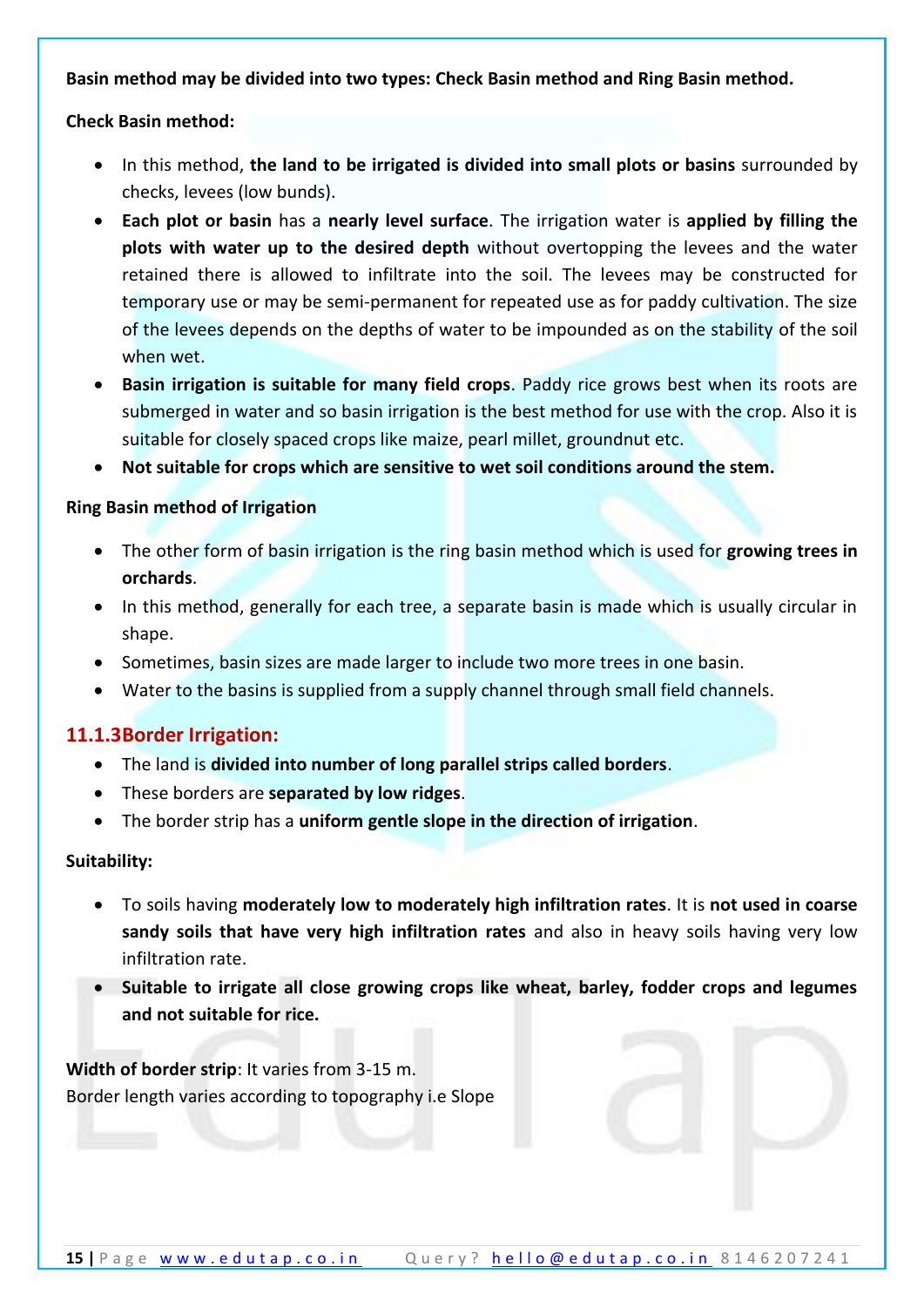| Slope           | Soil                    | Length        |
|-----------------|-------------------------|---------------|
| $0.25 - 0.60\%$ | Sandy and sandy loam    | 60-120 m      |
| $0.20 - 0.40\%$ | Medium loam soil        | $100 - 180$ m |
| $0.05 - 0.20%$  | Clay loam and clay soil | 150-300 m     |

### <span id="page-15-0"></span>**11.1.4Furrow Irrigation:**

- Furrows are **small channels, which carry water down the land slope** between the **crop rows.**
- Water infiltrates into the soil as it moves along the slope.
- The **crop** is usually **grown on ridges between the furrows.**
- This method is suitable for all row crops and for crops that cannot stand water for long periods, like 12 to 24 hours, as is generally encountered in the border or basin methods of irrigation.

#### **Types of furrow irrigation**

- ➢ **Based on alignment of furrows**
- 1. Straight furrows
- 2. Contour furrows
- ➢ **Based on size and spacing:**
- 1. Deep furrows
- 2. Corrugations: Small and shallow furrow are known as corrugation, suitable for close growing crops like wheat, ground nut etc.

## <span id="page-15-1"></span>**11.1.5 Surge Irrigation:**

Intermittent application of water to the field surface under gravity flow which results in a series of ''ON and OFF'' modes of constant or variable time spans.

### <span id="page-15-2"></span>**11.2 Sub-Surface Irrigation:**

- The application of water to fields in this type of irrigation system is **below the ground surface** so that it is **supplied directly to the root zone of the plants.**
- In sub-surface or sub-irrigation water is **applied beneath the ground by creating** and **maintaining an artificial water table at some depth**, usually 30 to 75 cm, below the ground surface.
- **Moisture moves upwards** towards the land surface through capillary action to meet requirements of the crops in plant roots.
- Water is applied through underground distribution system consisting of a properly designed main field ditches, laterals, laid 15 to 30 m apart.
- **Water may be obtained from wells, streams, lakes etc.**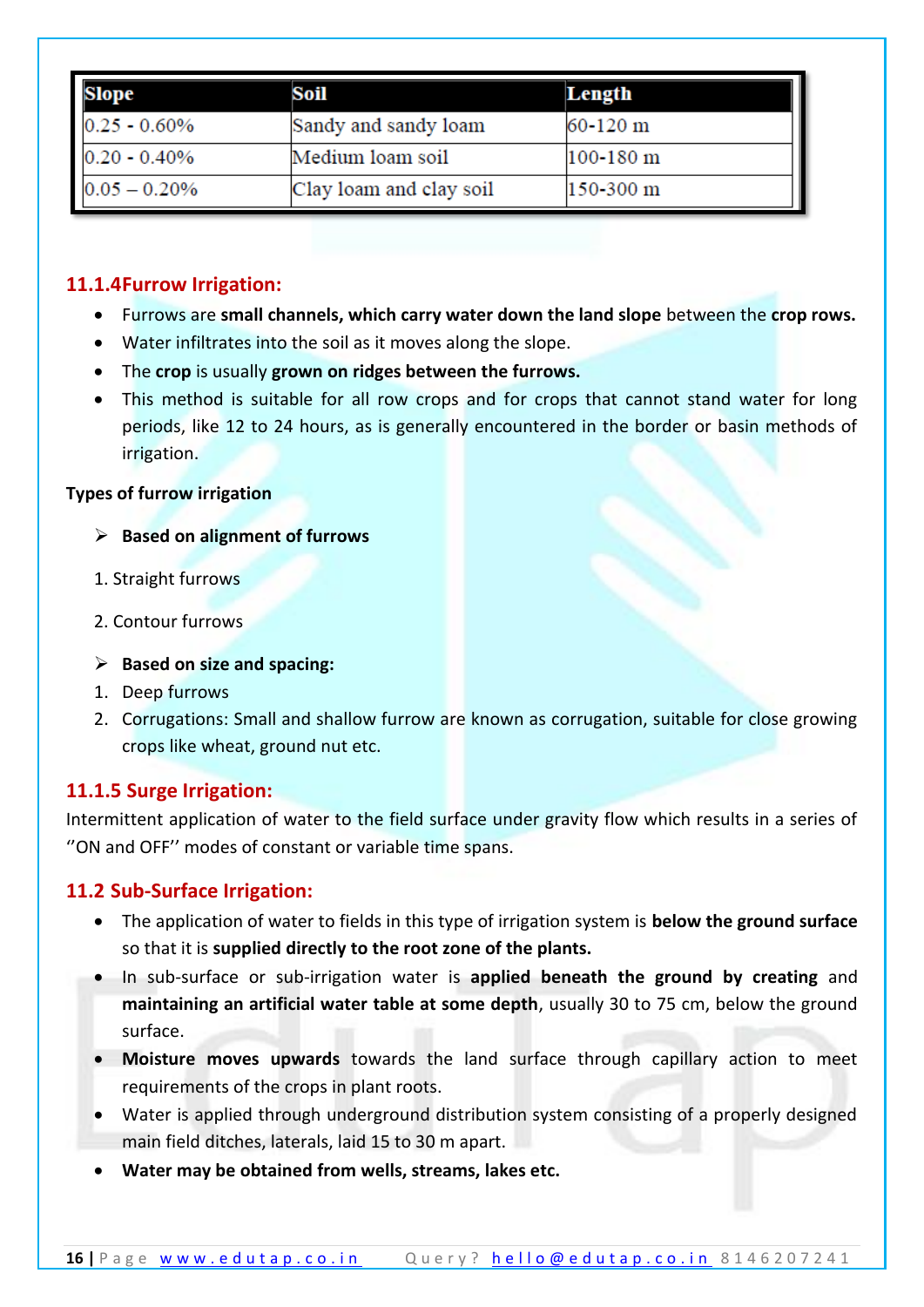### **There may be two ways by which irrigation water may be applied below ground and these are termed as:**

- $\checkmark$  Natural sub-surface irrigation method
- $\checkmark$  Artificial sub-surface irrigation method

## <span id="page-16-0"></span>**11.3 Pressurized Irrigation System/Micro-Irrigation:**

### **11.3.1 Sprinkler Irrigation:**

- <span id="page-16-1"></span>• Water is **applied with pressure to the surface of any crop or soil** in the form of a **thin spray**, somewhat **resembling rainfall**.
- This system consists of **sprinkler heads or nozzles**, which are mounted on risers in lateral lines taken from main line, which is further connected to a pumping unit.
- The **rate of spray of water** can be **regulated** and **natural rainfall can be simulated**.
- Sprinkler irrigation can be used for all crops, (except rice and jute) and on most soils (except heavy clay soils).
- It is **especially suited for field with steep slopes or irregular topography**.
- If soil erosion is a hazard, it can be used in conjunction with contour bunding, terracing, mulching and strip cropping.

#### **Advantages of sprinkler irrigation:**

- Suitable for undulating topography and sandy soils.
- Saving of water from 25-50% for different crops.
- Discharge rate is more than 1000 lit/hr.
- Sprinkler pressure 2.5-4.5 kg/cm<sup>2</sup>
- Water use efficiency can be as high as 60% much higher to surface method of irrigation.
- Increase 40% in irrigated area with same amount of water as compared with surface method of irrigation
- About 40-60% saving in labour compared with surface.
- It can be used to protect crops against frost and high temperatures.

### **11.3.2 Drip Irrigation:**

- <span id="page-16-2"></span>• Introduced from **Israel**. Usage of a plastic emitter in drip irrigation was developed in Israel by Simcha Blass and his son Yeshayahu.
- Drip or trickle irrigation is one of the **latest methods of irrigation** which is becoming **increasingly popular in areas** with **water scarcity and salt problems**.
- **Maximum area covered under Drip irrigation Rajasthan>Maharashtra>Andhra Pradesh.**
- This irrigation is defined as the **precise but slow application of water** as discrete drops or continuous drops through mechanical devices, called emitters located at selected points along water delivering lines.
- This system involves the **slow application of water**, **drop by drop to the root zone** of a crop.
- In this method **water is used very economically**, since losses due to deep percolation and surface evaporation are reducing to the minimum.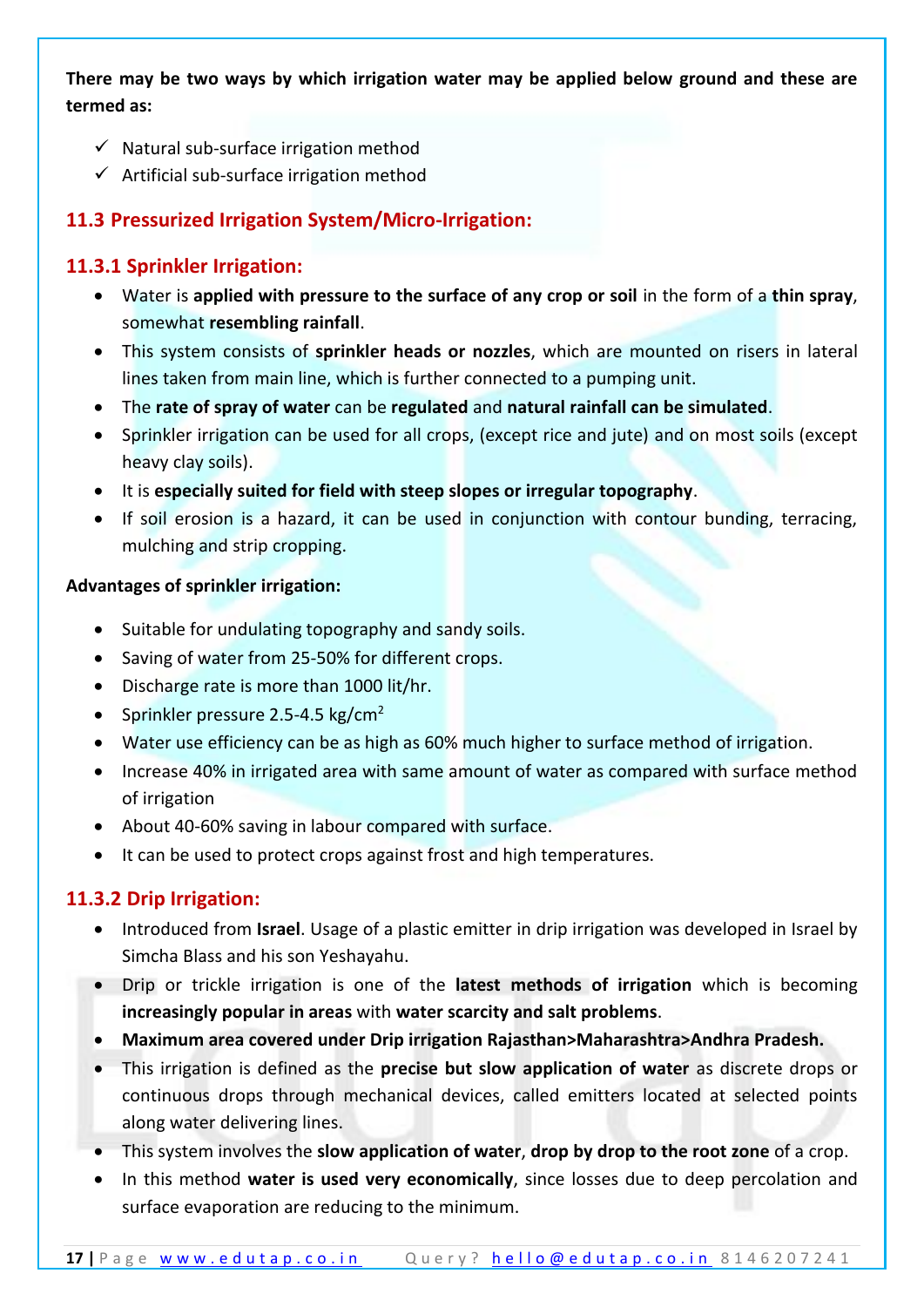• Drip irrigation is best suited in water scarcity area where water quality is marginal, topography is undulating or steep, soil depth is restricted, labour is expensive and crop value is high.

#### **Advantages of drip irrigation:**

- Suitable for water scarcity area water saving 50-70% as compare to surface.
- Fertilizer or other chemical amendment can be efficiently applied to individual or separate plants.
- Discharge rate of water per dripper is generally 1-8 lit/hr. at 1.5-2.5 kg/cm<sup>2</sup> pressure.
- Most suitable for widely spaced crops, orchard trees and in green houses (protected cultivation of vegetables & flowers).

| S. NO          | <b>Particulars</b>  | <b>Sprinkler irrigation</b>      | <b>Drip irrigation</b>      |
|----------------|---------------------|----------------------------------|-----------------------------|
| 1              | Form of water       | Spray or rain                    | <b>Drop</b>                 |
| $\overline{2}$ | Rate of delivery    | >1000 litre/hrs                  | 1-4 litre/hr                |
| 3              | <b>Water saving</b> | 25-50 per cent                   | 60-70 per cent              |
| 4              | Land saving         | 10-16 per cent                   |                             |
| 5              | Uniformity          | Uniform application of water (up | Root zone application       |
|                |                     | to $10m$ )                       |                             |
| 6              | Suitable for        | Undulating<br>land, sandy soils, | Wider spaced crop, orchard  |
|                |                     | areas where water and labour     | and vegetable garden, areas |
|                |                     | scarcity is common, saline soil  | where acute water shortage  |

### <span id="page-17-0"></span>**12 Comparative study between sprinkler and drip irrigation**

## <span id="page-17-1"></span>**13 Irrigation Methods Suitable for Different Crops**

| S.No           | <b>Irrigation Method</b>                                                | <b>Crops</b>                                |
|----------------|-------------------------------------------------------------------------|---------------------------------------------|
| 1              | Flooding                                                                | Rice and jute                               |
| $\overline{2}$ | Check basin                                                             | Groundnut, pulses, finger millet            |
| 3              | Border strip                                                            | Close growing crops                         |
| $\overline{4}$ | Furrow                                                                  | Cotton, maize, tobacco, potato,<br>sorghum, |
|                |                                                                         | sugarcane, vegetables                       |
| 5              | Surge                                                                   | Maize, sorghum                              |
| 6              | Corrugation (shallow and small furrow)<br>Wheat, groundnut, setaria sp. |                                             |
| 7              | Drip                                                                    | Sugarcane                                   |
| 8              | Sprinkler                                                               | Vegetable and fruit crop                    |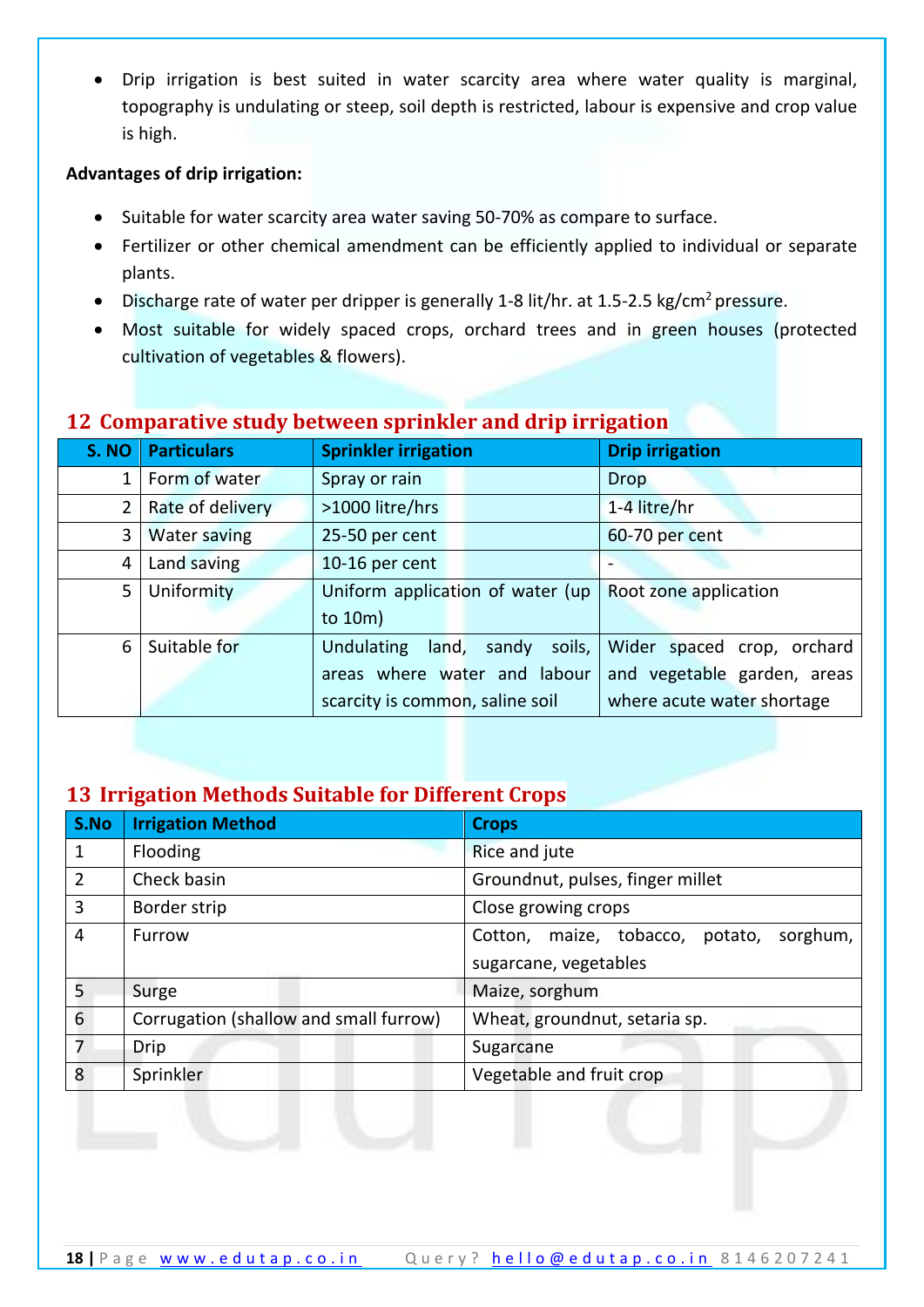### <span id="page-18-0"></span>**14 Crop Water Requirement:**

Water requirements of a crop is the **quantity of water needed for normal crop growth** and **yield in a period of time** to a place and may be supplied by precipitation or by irrigation or by both.

Water is needed mainly to meet the demand of evaporation (E), transpiration (T) and metabolic activity of plant together known as Consumptive Use (C.U).

### **So, water requirement = IW + ER + S**

IW - Irrigation Water, in cm; ER – Effective Rainfall, in cm;

S – Soil profile contribution

**Let us have a look at the water requirement of different crops:**

## <span id="page-18-1"></span>**15 Water Requirement of different crops:**

### <span id="page-18-2"></span>**15.1 RICE**

**Total water requirement is 1100-1250**

- The **daily consumptive use of rice varies from 6-10 mm and total water is ranges from 1100 to 1250 mm depending upon the agro climatic situation.**
- Of the total water required for the crop, **3% or 40 mm is used for the nursery, 16% or 200 mm for the land preparation i.e. puddling and 81% or 1000 mm for field irrigation of the crop**.
- The growth of rice plant in relation to water management can be divided into **four periods viz., Seedling, vegetative, reproductive and ripening.**

### <span id="page-18-3"></span>**15.2 Ground Nut**

- Total water requirement **500-550 mm**.
- **Evapotranspiration is low during the first 35 days after sowing and last 35 days before harvest** and reaches a peak requirement between peg penetration and pod development stages.
- After the sowing irrigation the second irrigation can be scheduled 25 days after sowing i.e. 4 or 6 days after first hand hoeing and thereafter irrigation interval of 15 days is maintained upto peak flowering.
- During the critical stages the interval may be 7 or 10 days depending upon the soil and climate. During maturity period the interval is 15 days.

## <span id="page-18-4"></span>**15.3 Finger Millet / Ragi**

- Total **water requirement: 350 mm**
- Finger millet is a **drought tolerant crop**. Pre-planting irrigation at 7 or 8 cm is given.
- Third day after transplantation life irrigation with small quantity of water is sufficient for uniform establishment.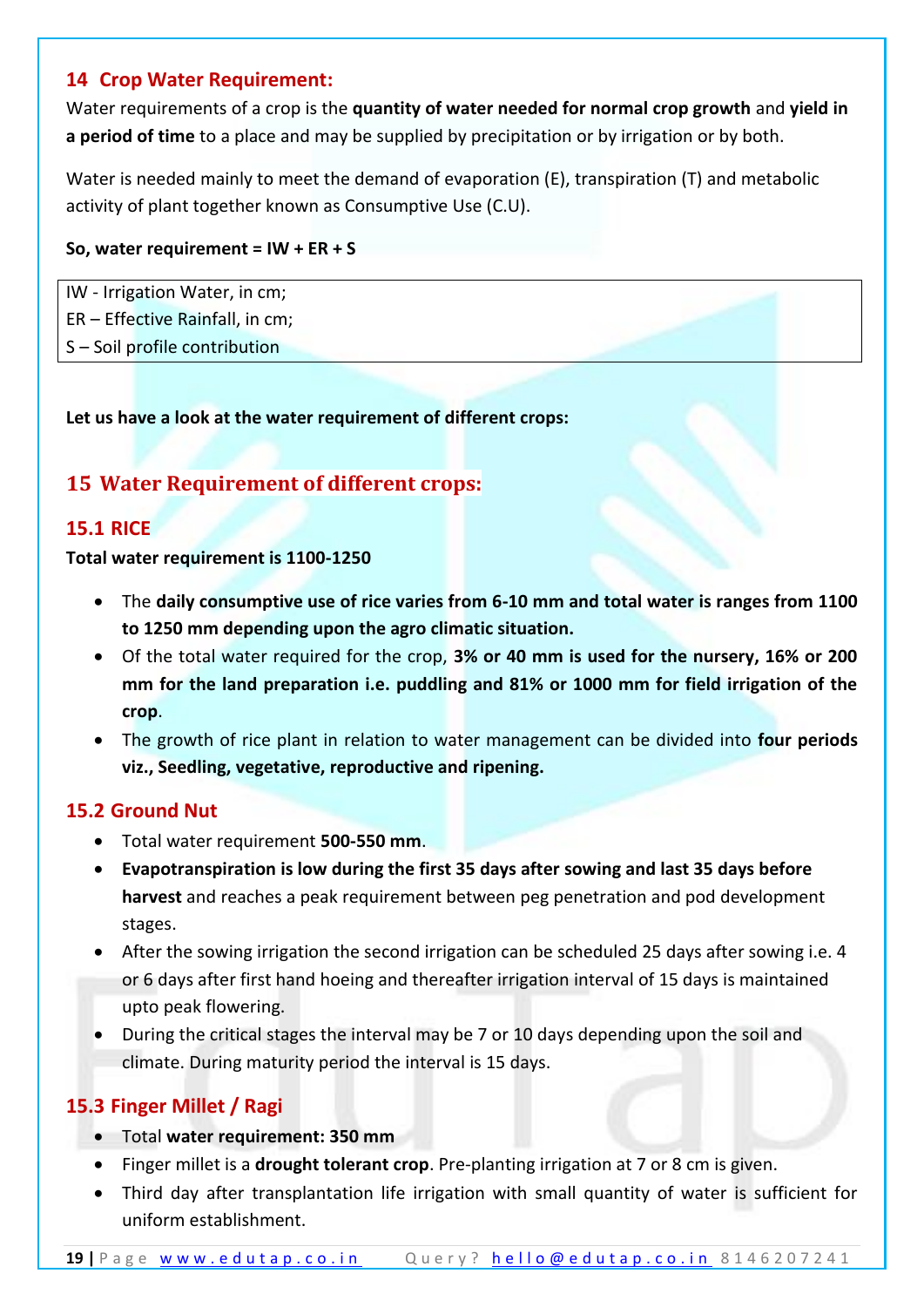- Water is then withheld for 10-15 days after the establishment of seedling for healthy and vigorous growth.
- Subsequently three irrigations are essential at primordial initiation, flowering and grain filling stages.

### <span id="page-19-0"></span>**15.4 Sugarcane**

- Total water requirement: **1800-2200 mm**
- **Formative phase (120 days from planting) is the critical period for water demand**.
- To ensure uniform emergence and optimum number of tillers per unit area lesser quantity of water at more frequencies is preferable.
- The response for applied water is more during this critical phase during which the crop needs higher quantity of water comparing, the other two phases.
- **Water requirement, number of irrigations etc., are higher during this period.**

### <span id="page-19-1"></span>**15.5 Maize**

- Total water requirement: **500 – 600 mm**
- The water requirement of **maize is higher, but it is very efficient in water use.**
- **Growth stages of maize crop are sowing, four leaf stage, knee high, grand growth, tasseling, silking early dough and late dough stages.**
- Crop uniformly requires water in all these stages. Of this, **tasseling, silking and early dough stages are critical periods.**

### <span id="page-19-2"></span>**15.6 Cotton**

- Total water requirement: **550 – 600 mm**
- Cotton is **sensitive to soil moisture conditions.**
- Little water is used by plant with early part of the season and more water is lost through evaporation than transpiration.
- As the plant grows, **the use of water increases from 3 mm / day reaching a peak of 10 mm a day when the plant is loaded with flowers and boll.**
- **Water used during the emergence and early plant growth is only 10% of the total requirement**. Ample moisture during flowering and boll development stages is essential.
- In the **early stage as well as at the end the crop requires less water**.
- **Water requirement remains high till the boll development stage.**

### <span id="page-19-3"></span>**15.7 Sorghum**

Total water requirement: **350-500 mm**

### <span id="page-19-4"></span>**15.8 Pulses**

- Total water requirement: **200-450 mm**
- Mostly the pulses are grown under rainfed condition.
- Some pulse crops like Redgram, Blackgram, Greengram are grown in summer season as irrigated crop which need 3 to 4 irrigation at critical stags like germination, flowering and pod formation.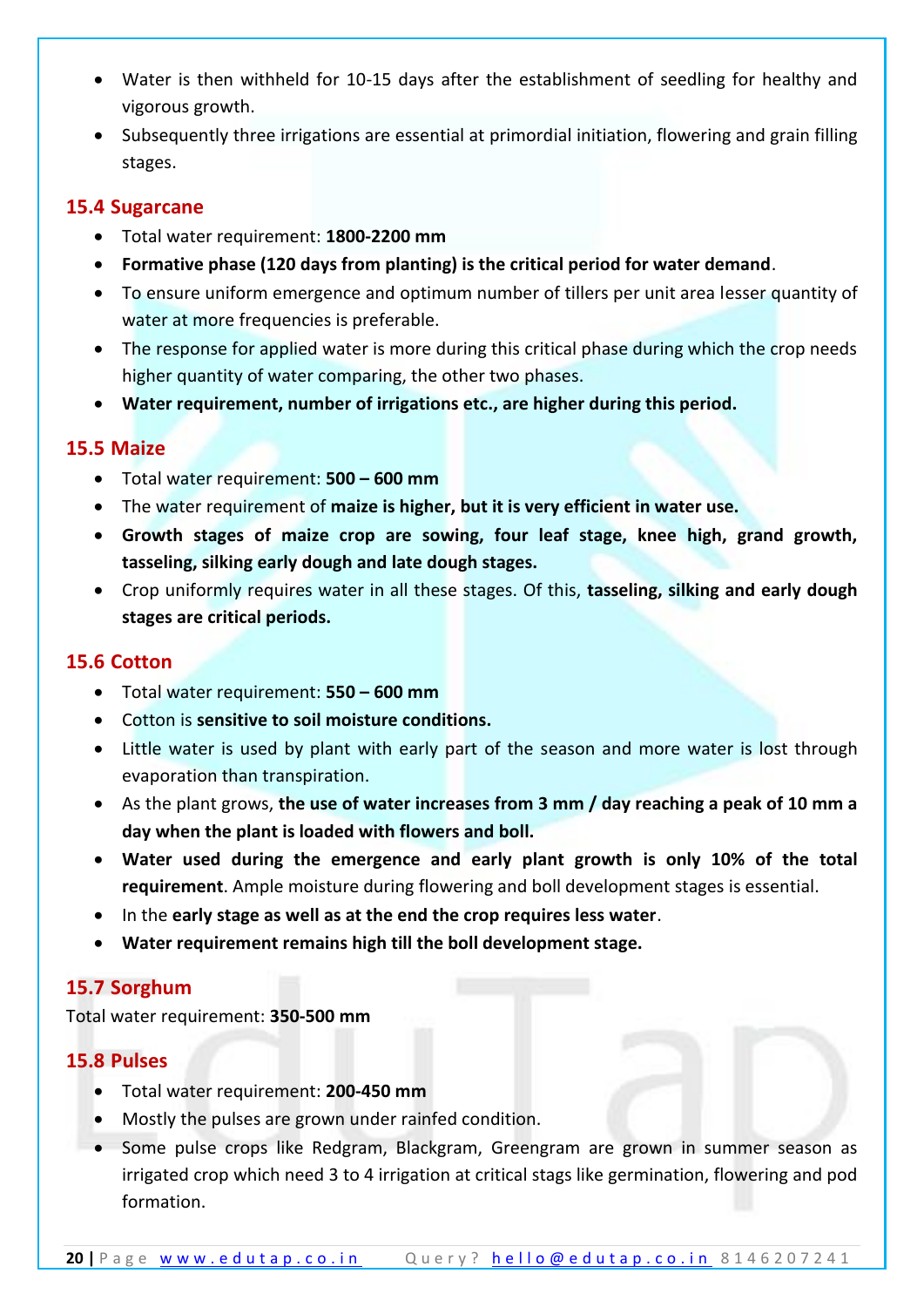<span id="page-20-0"></span>

| 16 Critical stages of crops for irrigation: |                |                                                            |  |
|---------------------------------------------|----------------|------------------------------------------------------------|--|
| S.No                                        | <b>Cereals</b> | <b>Critical stages of crops for irrigation</b>             |  |
| 1                                           | Rice           | Tillering, panicle, initiation, heading and flowering      |  |
| 2                                           | Wheat          | CRI, Tillering, Late joining, flowering, milking and dough |  |
| 3                                           | Maize          | Tasseling and silking to dough stage                       |  |
| 4                                           | Sorghum        | Booting, blooming, milking and dough stage                 |  |
| 5                                           | Pearl millet   | Heading and flowering                                      |  |
| 6                                           | Finger millet  | Primordial initiation and flowering                        |  |
| <b>Pulses:</b>                              |                |                                                            |  |
| $\mathbf{1}$                                | Chickpea       | Late vegetative phase and pod development                  |  |
| $\overline{2}$                              | Pea            | Flowering and early pod formation                          |  |
| 3                                           | Blackgram      | Flowering and pod setting                                  |  |
| 4                                           | Greengram      | Flowering and pod setting                                  |  |
| 5                                           | Lucern         | After cutting and flowering                                |  |
| 6                                           | <b>Beans</b>   | Flowering and pod settings                                 |  |
| Oilseed:                                    |                |                                                            |  |
| $\mathbf{1}$                                | Groundnut      | Flowering, peg formation and pod development               |  |
| 2                                           | Soybean        | Blooming and seed formation                                |  |
| 3                                           | Sunflower      | Buttoning, knee high, flowering and early seed formation   |  |
| 4                                           | Sesamum        | <b>Blooming to maturity</b>                                |  |

**Now in the section below we shall have a look at the important irrigation terminologies:**

## <span id="page-20-1"></span>**17 Important Irrigation Terminologies:**

- ✓ Water Use Efficiency
- ✓ Consumptive Water Use Efficiency
- ✓ Water Storage Efficiency
- $\checkmark$  Field Water Use Efficiency
- $\checkmark$  Crop Water Use Efficiency
- ✓ Water Conveyance Efficiency
- ✓ Irrigation Efficiency

## <span id="page-20-2"></span>**17.1 Water Use Efficiency (WUE):**

It is the **yield of a marketable crop** produced **per unit of water** used in evapo-transpiration or it is the **dry matter produced per unit of water** used and it is expressed as kg/ha-mm(cm).

**Water Use Efficiency is of two types:**

## <span id="page-20-3"></span>**17.1.1Field Water Use Efficiency:**

**Field WUE = Crop Yield (kg/ha)/ (ET + S + D)**

Where ET: Evapotranspiration loss of water;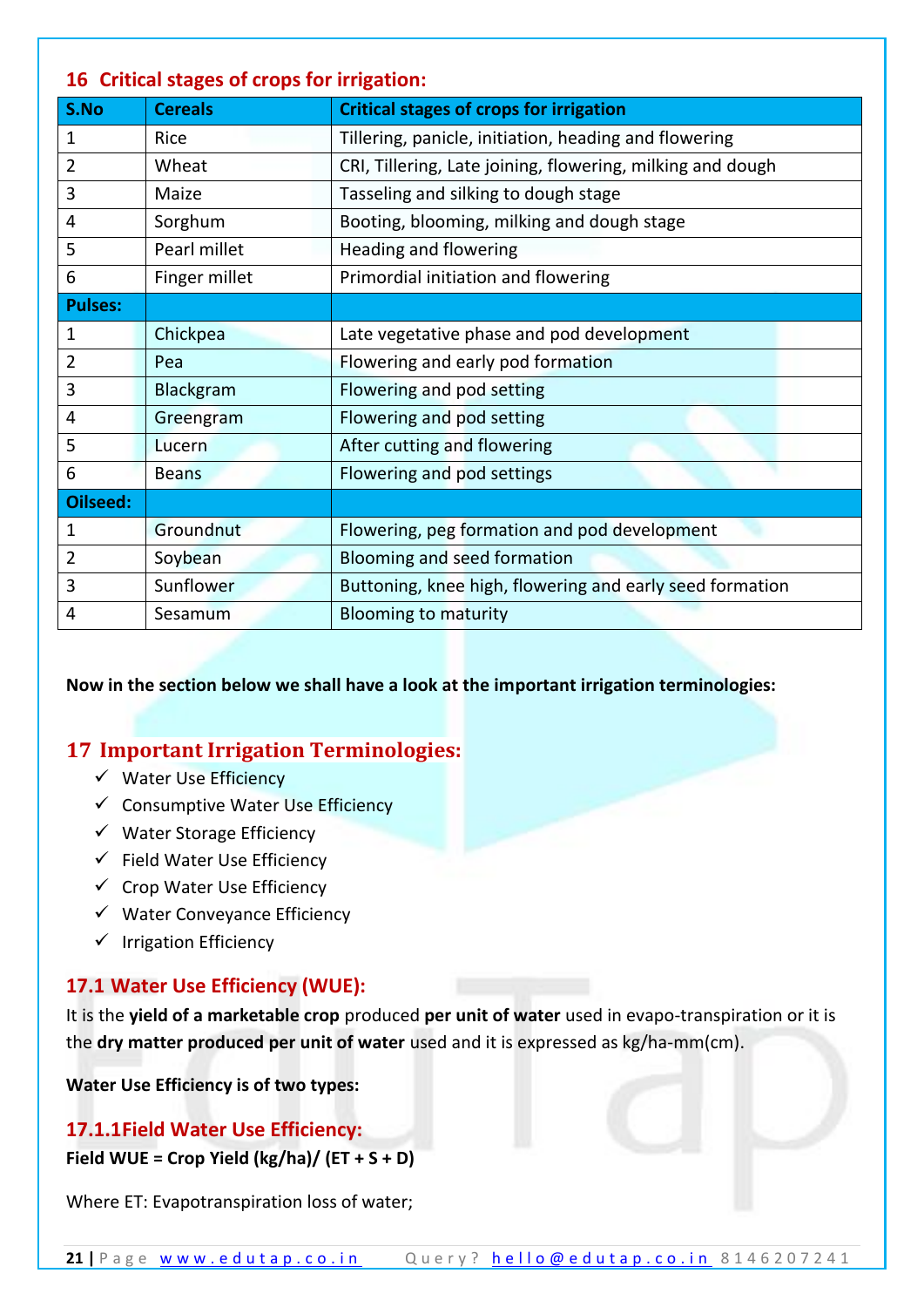S: Ground water contribution;

D: Deep Percolation losses;

### <span id="page-21-0"></span>**17.1.2 Crop Water Use Efficiency:**

**Crop WUE = Crop Yield (kg/ha)/ (E + T + G)**

- E: Evaporation loss;
- T: Transpiration loss;
- G: Metabolic use of plant;

### <span id="page-21-1"></span>**17.1.3 Water use efficiency of major field crops:**

| S.No           | <b>Crop</b>          | WUE (kg/ha mm) |
|----------------|----------------------|----------------|
| 1              | <b>Finger Millet</b> | 13.4           |
| $\overline{2}$ | Wheat                | 12.6           |
| 3              | Groundnut            | 9.2            |
| $\overline{4}$ | Sorghum              | 9.0            |
|                | Pearl millet, maize  | 8.0            |
| 6              | Rice                 | 3.7 (lowest)   |

### <span id="page-21-2"></span>**17.2 Consumptive Water Use Efficiency:**

It is defined as the ratio of consumptive water use by the crop of irrigated farm or project and the irrigation water stored in the root zone of the soil on the farm or the project area.

## <span id="page-21-3"></span>**17.2.1What is Consumptive Use of Water?**

It is used to designate the losses due to evapotranspiration and the water used by the plant for its metabolic activities.

Since water used in the actual metabolic process is less than 1% of Evapotranspiration, it is insignificant and thus the term Consumptive Use = Evapotranspiration.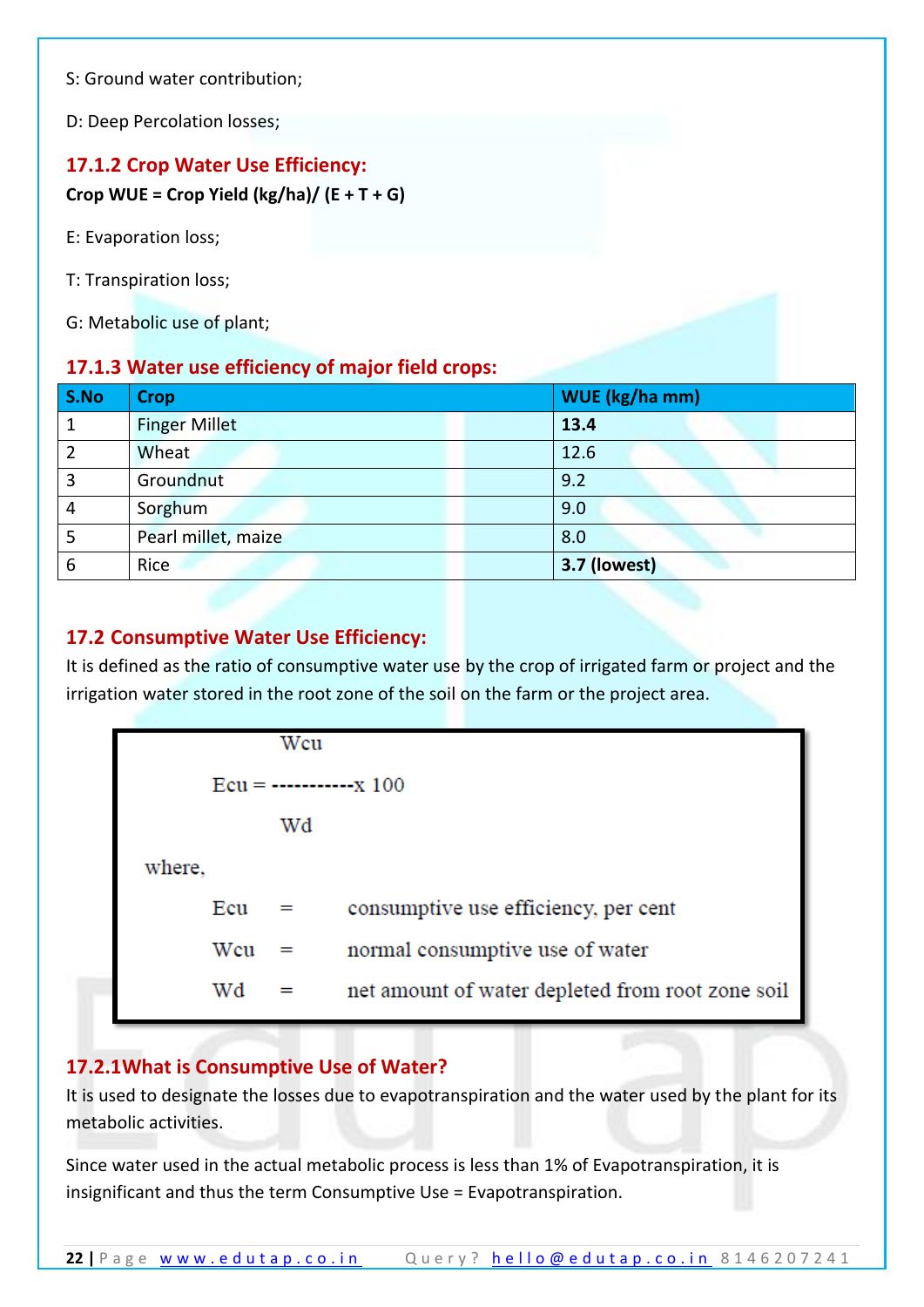#### **CU = ET + water used in metabolic activities;**

### <span id="page-22-0"></span>**17.3 Irrigation Efficiency:**

It is **defined as the ratio of water output to the water input**, i.e., the ratio or percentage of the irrigation water consumed by the crop of an irrigated farm, field or project to the water delivered from the source.

**W<sub>c</sub>** 

 $Ei =$  ---------  $\times$  100

Wr

where,

Ei = irrigation efficiency (%)

Wc = irrigation water consumed by crop during its growth period in an irrigation project.

Wr = water delivered from canals during the growth period of crops.

In most irrigation projects, the irrigation efficiency ranges between 12 to 34 %.

### <span id="page-22-1"></span>**17.4 Water Storage Efficiency:**

It is defined as the ratio of the water stored in the root depth by irrigation to the water needed in the root depth to bring it to the field capacity. Also termed as water storage factor.

```
W<sub>s</sub>
Es = ---------- x 100Ww
where,
```
Es = water storage efficiency, per cent

Ws = water stored in the root zone during the irrigation

Ww = water needed in the root zone prior to irrigation, i.e., field capacity available

### <span id="page-22-2"></span>**17.5 Water Conveyance Efficiency:**

It is a **measure of efficiency of water conveyance system from canal network to watercourses and field channels**. It is the **ratio of water delivered infields at the outlet head to that diverted into the canal system from the river or reservoir**. Water losses occur in conveyance from the point of diversion till it reaches the farmer's fields which can be evaluated by water conveyance efficiency, as under:

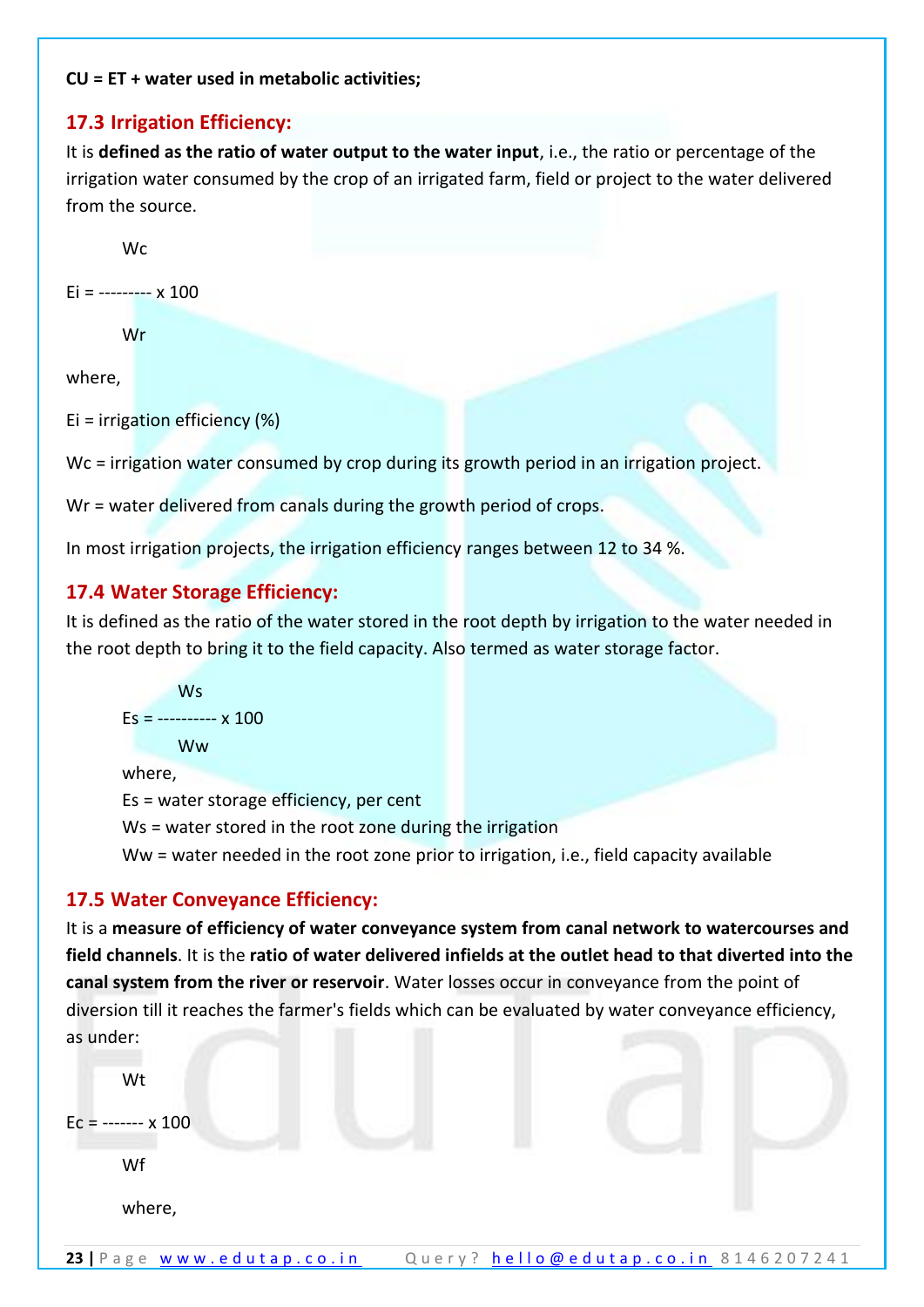Ec = water conveyance efficiency, per cent

Wf= water delivered to the farm by conveyance system (at field supply channel)

Wt = water introduced into the conveyance system from the point of diversion

Water conveyance efficiency is generally low; about 21% losses occur in earthen watercourses only.

**Given below are some of the terms one should be aware of while studying schemes which are in place for Irrigation:**

#### <span id="page-23-0"></span>**17.6 Fertigation:**

It is the **application of fertilizers** through the **irrigation system**.

| <b>Fertilizers Suitable for Fertigation</b> |                                   |                                |                                                       |                    |  |
|---------------------------------------------|-----------------------------------|--------------------------------|-------------------------------------------------------|--------------------|--|
| Name                                        | <b>Chemical form</b>              | $N-P_2O_5-K_2O$<br>Content (%) | <b>Solubility</b><br>$(g/l \text{ at } 20^0\text{C})$ | Remarks            |  |
| Ammonium                                    | NH <sub>4</sub> NO <sub>3</sub>   | $34 - 0 - 0$                   | 1830                                                  | Incompatible with  |  |
| Nitrate                                     |                                   |                                |                                                       | acids              |  |
| Ammonium                                    | $(NH4)_{2}SO_{4}$                 | $21 - 0 - 0$                   | 760                                                   | Clogging with hard |  |
| Sulfate                                     |                                   |                                |                                                       | water              |  |
| Urea                                        | CO(NH <sub>2</sub> ) <sub>2</sub> | $46 - 0 - 0$                   | 1100                                                  |                    |  |
| Diammonium                                  | $(NH4)_{2}HP_{2}O_{5}$            | 18-46-0                        | 575                                                   | Contains           |  |
| Phosphate                                   |                                   |                                |                                                       | phosphorous at     |  |
|                                             |                                   |                                |                                                       | high solubility    |  |
| Potassium                                   | KCl                               | $0 - 0 - 60$                   | 347                                                   | Chloride toxic for |  |
| Chloride                                    |                                   |                                |                                                       | some crops,        |  |
|                                             |                                   |                                |                                                       | Cheapest K source  |  |
| Potassium Nitrate                           | KNO <sub>3</sub>                  | $13 - 0 - 44$                  | 316                                                   | Expensive, high    |  |

### <span id="page-23-1"></span>**18 Irrigation water quality:**

- Irrigation water quality refers to the **kind and amount of salts** present in the **water** and **their effects on crop growth and development**.
- High salt concentrations influence osmotic pressure of the soil solution and affect the ability of plants to absorb water through their roots.
- However, an appropriate evaluation of the water quality prior to its use in irrigation will help in arresting any harmful effect on plant productivity and ground water recharge.
- The suitability of water for irrigation is determined in several ways including the degree of acidity or alkalinity (pH), EC (Electrical Conductivity), Residual Sodium Carbonate (RSC), Sodium Adsorption Ratio (SAR), Permeability Index (PI) and Total Hardness (TH) along with the effects of specific ions.
- The assessment of water quality criteria for irrigation is based on the consideration of the related aspects like the possible effects on the physico-chemical properties of the soil and the impact on crop yield.

### <span id="page-23-2"></span>**18.1 Classification of Irrigation water quality:**

**Let us have a look at the various standards for determining the Irrigation water quality:**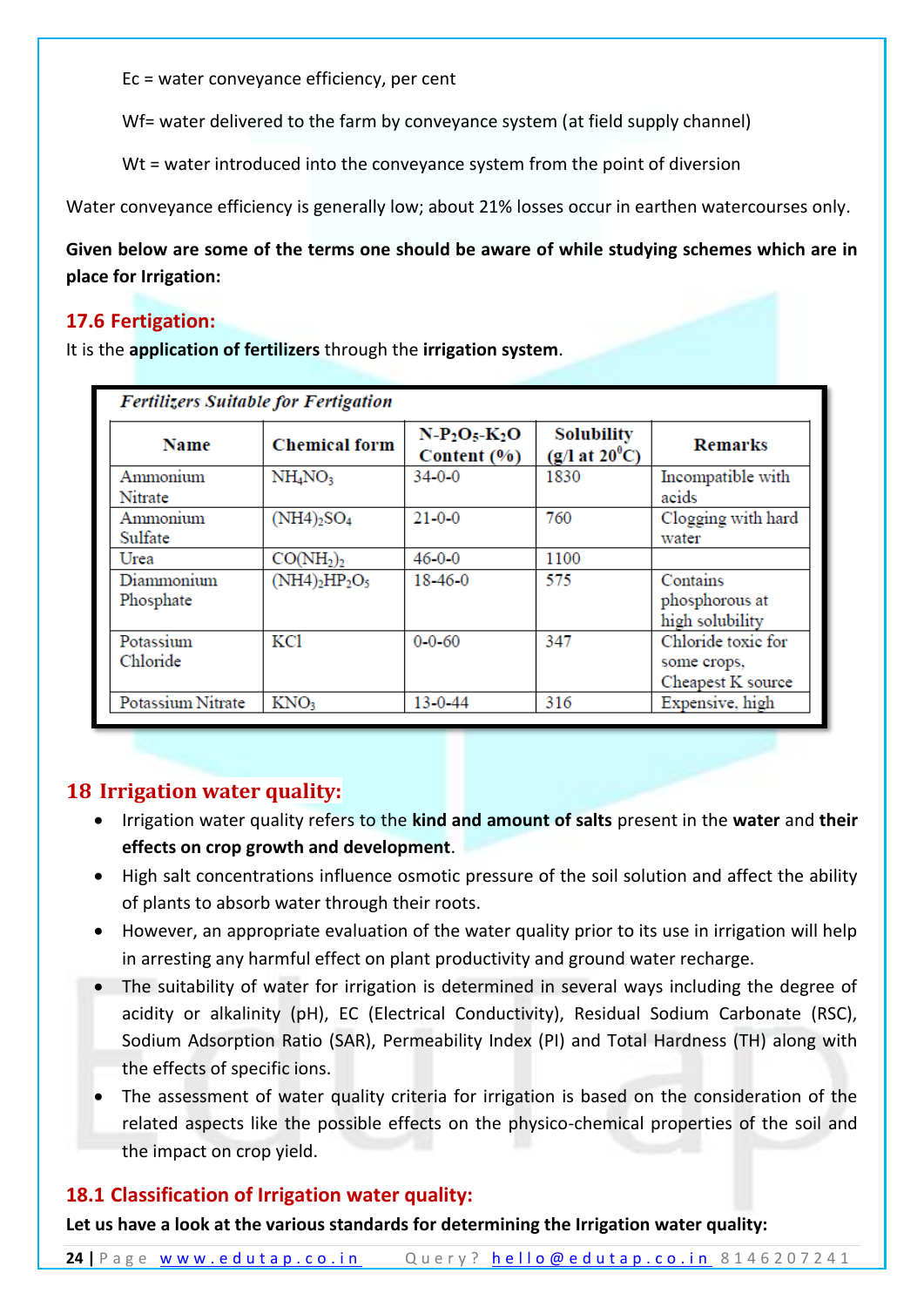### <span id="page-24-0"></span>**18.1.1Residual Sodium Carbonate:**

- Carbonate associates quickly with Ca and Mg and form CaCO<sub>3</sub> and MgCO<sub>3</sub>.
- The Na replaces Ca and Mg and synthesizes  $Na<sub>2</sub>CO<sub>3</sub>$  which again causes sodium hazard (called as Residual Sodium Carbonate RSC).

| RSC in water (m.eq/l) | Suitability for irrigation  | <b>Remarks</b> |
|-----------------------|-----------------------------|----------------|
| >2.5                  | Not suitable for irrigation | Needs gypsum   |
| $1.25 - 2.5$          | Marginal                    | Need gypsum    |
| Less than 1.25        | Safe                        |                |

#### **Sodium Hazard of Irrigation Water:**

### <span id="page-24-1"></span>**18.1.2Sodium Adsorption Ratio (SAR):**

- SAR is commonly used as an index for evaluating the sodium hazard associated with an irrigation water supply.
- The SAR is defined as the square root of the ratio of the sodium (Na) to calcium + magnesium  $(Ca + Mg)$ .

SAR= [Na $^{\ast}$ ]/ $\sqrt{Ca+Mg}$ 

where all cation measurements are expressed in millimoles per liter (mmol/L). Alternatively, if the cation measurements are expressed in milliequivalents per liter (meq/L), then the SAR is defined to be:

$$
\mathsf{SAR} = \frac{\left[\mathsf{Na}^{\dagger}\right] / \frac{\sqrt{\left[\mathsf{Ca}2 + \mathsf{1}\right] + \left[\mathsf{Mg}2 + \mathsf{1}\right]}}{2}}
$$

Irrigation waters having **high SAR levels can lead to the build‐up of high soil Na levels** over time, which in turn can adversely effect soil infiltration and poor aeration.

| Sodium hazard | <b>Class</b>   | <b>SAR</b> |
|---------------|----------------|------------|
| Low           | $\mathsf{a}_1$ | $<$ 10     |
| Medium        | رد             | $10 - 18$  |
| High          | Эą             | 18-26      |
| Very High     | $\mathsf{a}_4$ | $26 - 31$  |

## <span id="page-24-2"></span>**18.1.3 Boron Hazard of Irrigation water:**

| <b>Class</b>       |                | <b>Boron</b> (ppm) | <b>Suitability</b>         |
|--------------------|----------------|--------------------|----------------------------|
| Normal water       | $C_1$          | $<$ 3              | Ideal for all crops on all |
|                    |                |                    | soils                      |
| Low boron water    | C <sub>2</sub> | $3 - 4$            | All crops on heavy and     |
|                    |                |                    | medium soils               |
| Medium boron water | $C_3$          | $4 - 5$            | Can be used for most       |
|                    |                |                    | crops on heavy soils       |